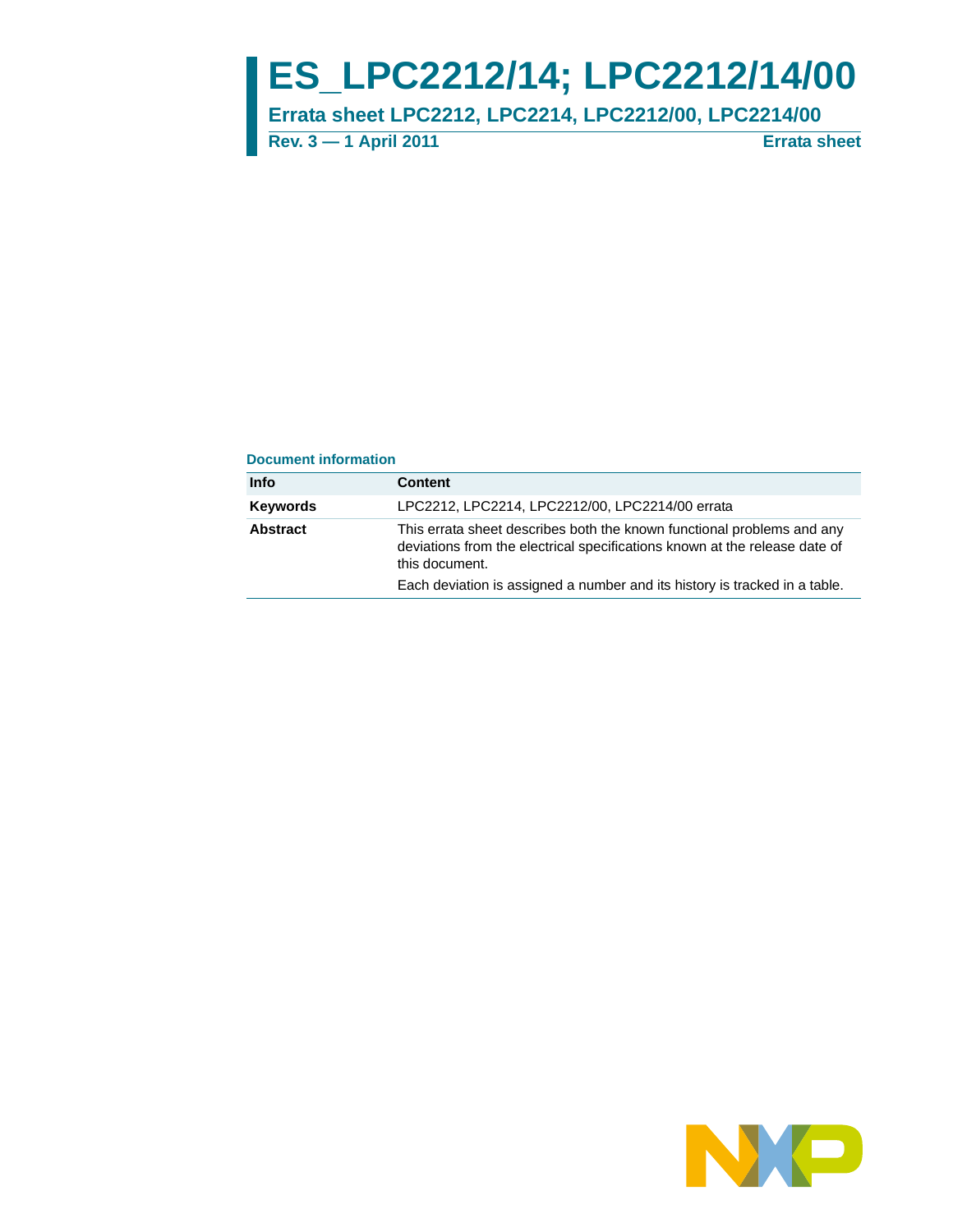# **NXP Semiconductors ES\_LPC2212/14; LPC2212/14/00**

### **Errata sheet LPC2212/14; LPC2212/14/00**

#### **Revision history**

| <b>Rev</b> | <b>Date</b> | <b>Description</b>                                                                                                                         |
|------------|-------------|--------------------------------------------------------------------------------------------------------------------------------------------|
| 3          | 20110401    | • The format of this errata sheet has been redesigned to comply with the new identity<br>guidelines of NXP Semiconductors.<br>Added ADC.7. |
|            |             | • Combined errata for LPC2212, LPC2212/00, LPC2214, and LPC2214/00 into one<br>document.                                                   |
| 2.1        | 20060517    | Previous version.                                                                                                                          |

# **Contact information**

For more information, please visit: **http://www.nxp.com**

For sales office addresses, please send an email to: **salesaddresses@nxp.com**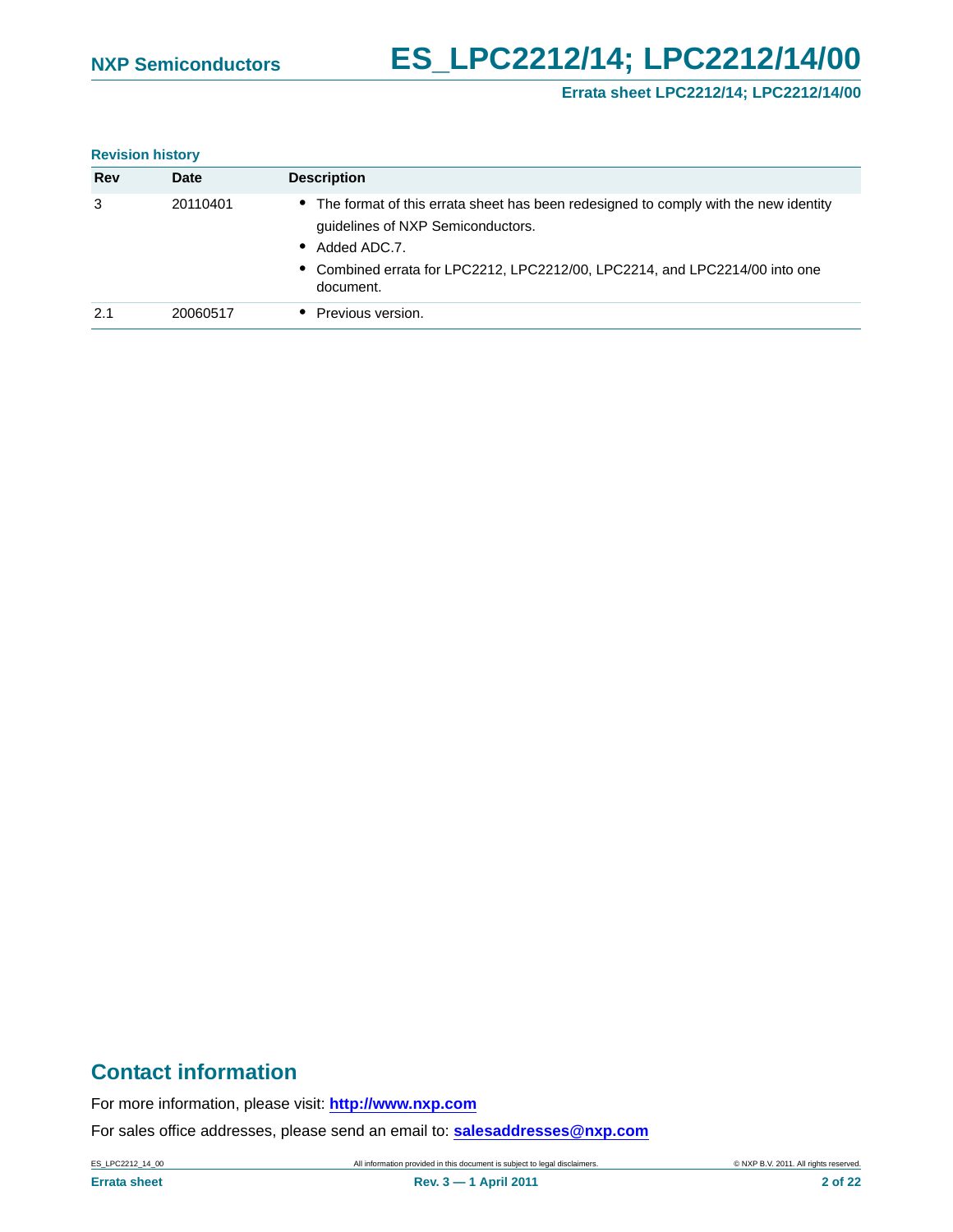## <span id="page-2-0"></span>**1. Product identification**

The LPC2212 and LPC2214 devices typically have the following top-side marking:

LPC221xxxx

xxxxxxx

xxYYWW R

The LPC2212/00 and LPC2214/00 devices typically have the following top-side marking:

LPC221xxxx  $/00$ xxxxxxx xxYYWW R

The last letter in the last line (field 'R') will identify the device revision. This Errata Sheet covers the following revisions of the LPC2212, LPC2214, LPC2212/00, and LPC2214/00:

## **Table 1. Device revision table**

| <b>Revision identifier (R)</b> | <b>Revision description</b> |
|--------------------------------|-----------------------------|
| 'А'                            | First device revision       |
| ʻR'                            | Second device revision      |

Field 'YY' states the year the device was manufactured. Field 'WW' states the week the device was manufactured during that year.

## <span id="page-2-1"></span>**2. Errata overview**

| Table 2. |  | <b>Functional problems table</b> |
|----------|--|----------------------------------|
|----------|--|----------------------------------|

| <b>Functional</b><br>problems | <b>Short description</b>                                                   | <b>Revision identifier</b> | <b>Detailed description</b>           |
|-------------------------------|----------------------------------------------------------------------------|----------------------------|---------------------------------------|
| IAP.1                         | No return from IAP erase/program call                                      | 'A', 'B'                   | Section 3.1                           |
| ADC.1                         | First two ADC conversions in burst mode from same<br>channel               | 'A', 'B'                   | Section 3.2                           |
| ADC.2                         | First conversion from channel specified by previous<br>SEL setting         | 'A', 'B'                   | Section 3.3                           |
| ADC.3                         | Incorrect scan pattern                                                     | 'A', 'B'                   | Section 3.4                           |
| ADC.4                         | Global powerdown does not power down the ADC                               | 'A', 'B'                   | Section 3.5                           |
| ADC.5                         | Edge triggered ADC conversion start error                                  | 'A', 'B'                   | Section 3.6                           |
| ADC.6                         | Writing to ADCR while conversion in progress                               | 'A', 'B'                   | Section 3.7                           |
| SPI.1                         | Unintentional clearing of SPI interrupt flag                               | 'A', 'B'                   | Section 3.8                           |
| SPI.2                         | Incorrect shifting of data in slave mode at lower<br>frequencies           | 'A', 'B'                   | Section 3.9                           |
| EXTINT.1                      | Corruption of VPBDIV via EXTPOLAR or EXTMODE                               | 'A', 'B'                   | Section 3.10                          |
| EXTINT <sub>.2</sub>          | Incorrect setting of EXTMODE and/or EXTPOLAR                               | 'A', 'B'                   | Section 3.11                          |
| CAP.1                         | Problem when selecting P0.21 as a capture 1.3 input<br>(timer1)            | 'A', 'B'                   | Section 3.12                          |
| VPBDIV.1                      | Incorrect read of VPBDIV                                                   | 'A', 'B'                   | Section 3.13                          |
| ES_LPC2212_14_00              | All information provided in this document is subject to legal disclaimers. |                            | © NXP B.V. 2011. All rights reserved. |
| <b>Errata sheet</b>           | Rev. 3 - 1 April 2011                                                      |                            | 3 of 22                               |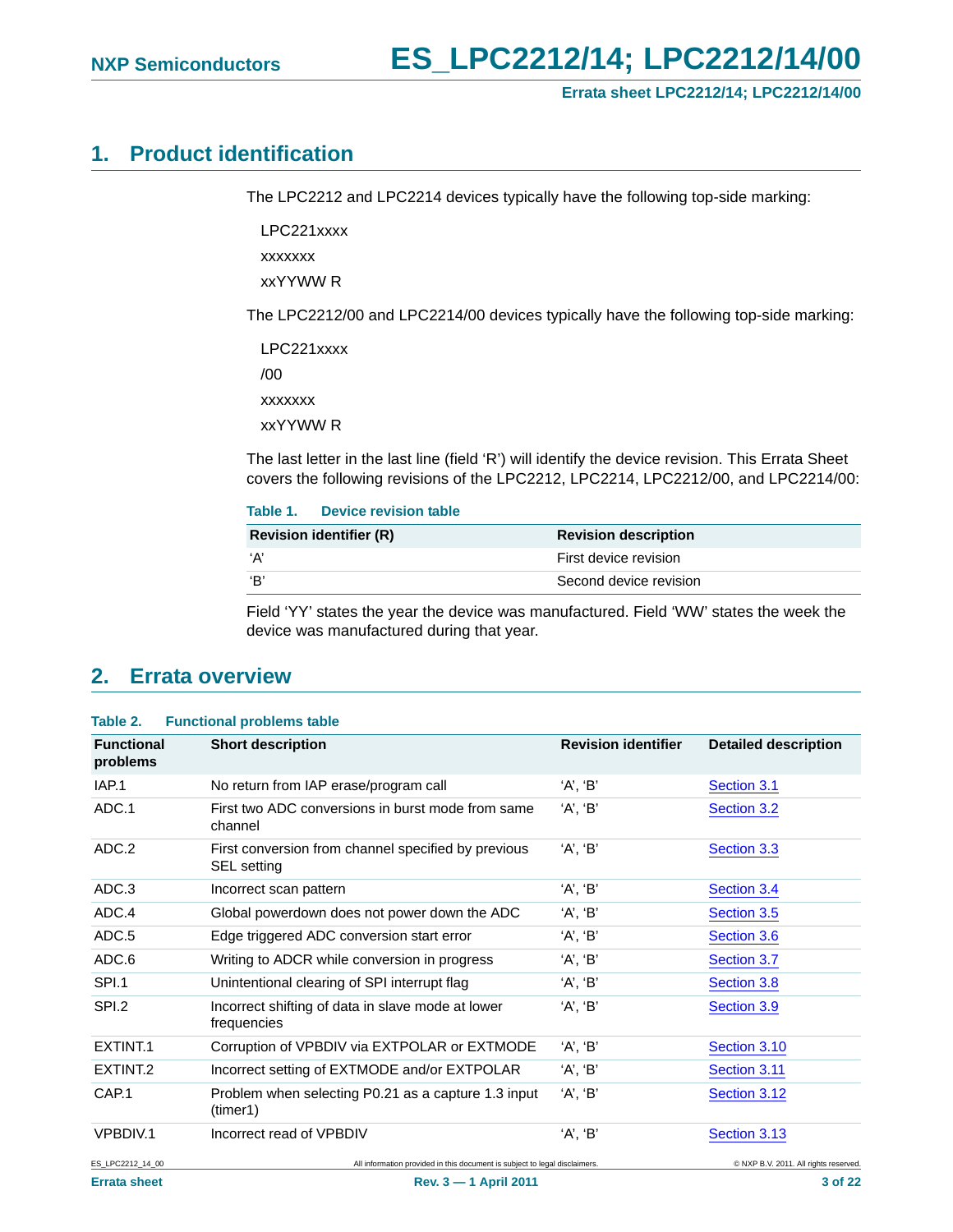# **NXP Semiconductors ES\_LPC2212/14; LPC2212/14/00**

**Errata sheet LPC2212/14; LPC2212/14/00**

| <b>Functional</b><br>problems | <b>Short description</b>                                                | <b>Revision identifier</b> | <b>Detailed description</b> |
|-------------------------------|-------------------------------------------------------------------------|----------------------------|-----------------------------|
| CORE.1                        | Incorrect load of the link register                                     | 'A', 'B'                   | Section 3.14                |
| Timer.1                       | Missed Interrupt Potential                                              | 'A', 'B'                   | Section 3.15                |
| PWM.1                         | Missed Interrupt Potential for Match Functionality                      | 'A', 'B'                   | Section 3.16                |
| Timer <sub>0.1</sub>          | Match 0.1 is not connected to P0.5                                      | 'A', 'B'                   | Section 3.17                |
| UART.1                        | Coinciding VPB read and hardware register update                        | 'A', 'B'                   | Section 3.18                |
| Reset.1                       | Device does not power up correctly under certain<br>internal conditions | ʻA'                        | Section 3.19                |
| ADC.7                         | External sync inputs not operational                                    | 'A', 'B'                   | Section 3.20                |
|                               |                                                                         |                            |                             |

#### **Table 2. Functional problems table** *…continued*

#### **Table 3. AC/DC deviations table**

| AC/DC<br>deviations | <b>Short description</b>                                                       | <b>Product version(s)</b> | <b>Detailed description</b> |
|---------------------|--------------------------------------------------------------------------------|---------------------------|-----------------------------|
| $V_{IH}$ .1         | Incompatibility of actual $V_{H}$ levels as compared to<br>those specified     | 'A', 'B'                  | Section 4.1                 |
| $V_3.1$             | Leakage current on $V_3$ due to External Interrupt and/or 'A', 'B'<br>ADC pins |                           | Section 4.2                 |
| AIN <sub>x.1</sub>  | Corruption of an ADC conversion                                                | 'A'. 'B'                  | Section 4.3                 |

#### **Table 4. Errata notes table**

| <b>Errata notes</b> | <b>Short description</b>                                       | <b>Revision identifier</b> | Detailed description |
|---------------------|----------------------------------------------------------------|----------------------------|----------------------|
| Note.1              | Pin n.c. (pin 22) must not be driven LOW during reset 'A', 'B' |                            | Section 5.1          |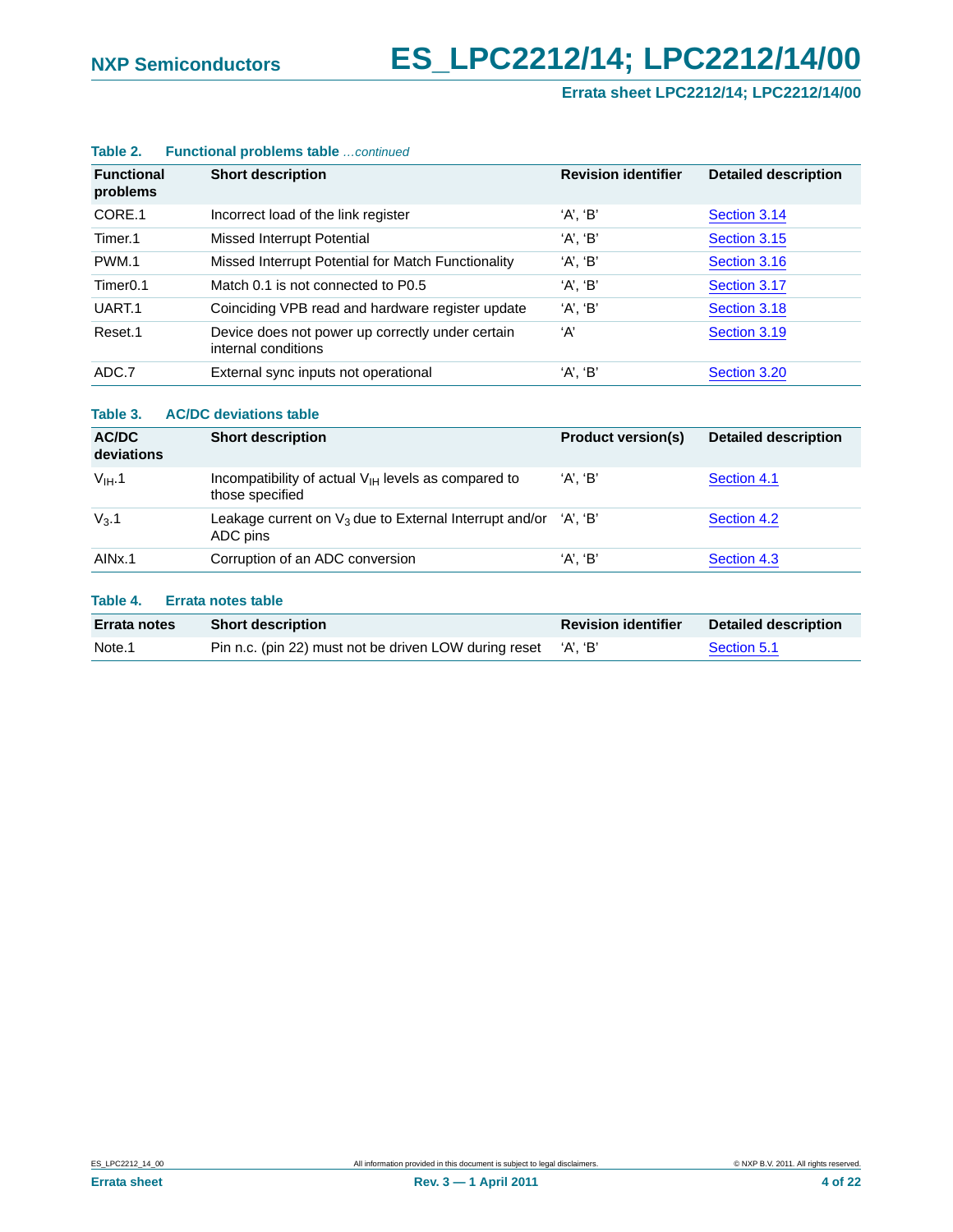## <span id="page-4-1"></span><span id="page-4-0"></span>**3. Functional problems detail**

## **3.1 IAP.1: Flash memory programming interface timing problem**

#### <span id="page-4-2"></span>**Introduction:**

The Flash memory on the LPC221x offers In-Application Programming (IAP) functionality. The IAP routines are part of the on-chip boot loader software, which controls the interface between the digital logic and the Flash memory. Please note that all programming methods (JTAG, ISP, IAP) use IAP calls.

#### <span id="page-4-3"></span>**Problem:**

Due to a timing problem in the interface between the Flash block and the digital logic the following problem may occur:

If the boot loader revision in the device is previous to V1.63 then in up to 10% of the devices the Flash memory interface, at some point during an IAP programming or erase operation, may never return from the IAP call. Please note that devices that pass the IAP programming are functional and do not suffer from any long-term reliability problems.

Devices with a date code prior to 0424 (manufactured before week 24 in 2004) are generally affected by this problem unless you receive devices with updated boot loader software from your distributor. Parts marked with date code 0424 or later are not affected by this problem. Please refer to page 3 of this document for details on how to identify the date code.

#### <span id="page-4-4"></span>**Work-around:**

1. The on-chip boot-loader software can be updated via ISP to correct this issue. The boot loader update files can be downloaded here:

http://www.nxp.com/files/products/standard/microcontrollers/utilities/lpc2000\_bl\_update.zip

The boot-loader version can be read out using the NXP Flash ISP Utility which can be found here:

http://www.nxp.com/files/products/standard/microcontrollers/utilities/lpc2000\_flash\_utility.zip

2. Limiting the external clock frequency to 12 MHz AND making sure the on-chip PLL is turned OFF while programming any part of the Flash memory reduces the likelihood of the occurrence significantly. During In-System-Programming the PLL is turned off by default.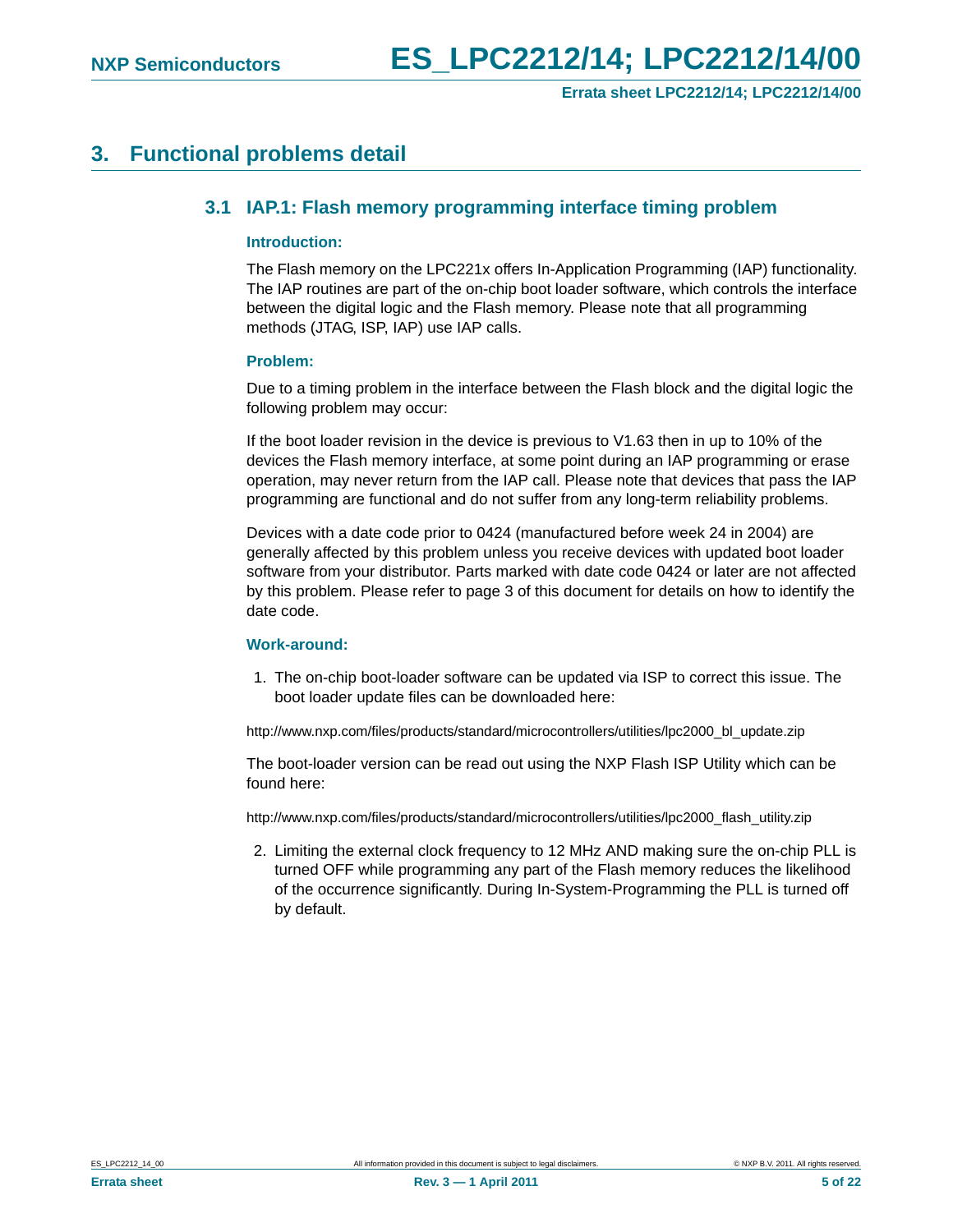## <span id="page-5-0"></span>**3.2 ADC.1: First two ADC conversions in burst mode from same channel**

#### <span id="page-5-2"></span>**Introduction:**

In burst mode the A/D converter does repeated conversions at the rate selected by the CLKS field in the ADCR, scanning (if necessary) through the pins selected by 1s in the SEL field. The first conversion after the start corresponds to the least-significant 1 in the SEL field, then higher numbered 1-bits (pins) if applicable. Repeated conversions can be terminated by clearing this bit.

#### <span id="page-5-3"></span>**Problem:**

In burst conversion mode, the first two conversions (after setting the mode) will be of the same, lowest-numbered, of the selected channels.

#### <span id="page-5-4"></span>**Work-around:**

Ignore the first conversion, always check the CHN bits to confirm the channel converted.

## <span id="page-5-1"></span>**3.3 ADC.2: First conversion from channel specified by previous SEL setting**

#### <span id="page-5-5"></span>**Introduction:**

The ADCR SFR contains bits to enable the ADC burst mode (BURST), start the conversion in software control mode (START), and to select the channel to begin converting (SEL).

#### <span id="page-5-6"></span>**Problem:**

In burst mode, If the BURST bit is set before or simultaneously to (using the STR instruction for example), the SEL bits, then the first channel converted will correspond to the previous SEL bit settings.

In software control mode (only when using external trigger), if the START bits are set before or simultaneously to (using the STR instruction for example) the SEL bits, then the first channel converted will correspond to the previous SEL bit settings.

#### <span id="page-5-7"></span>**Work-around:**

Set the BURST/START bit(s) after setting the SEL bits.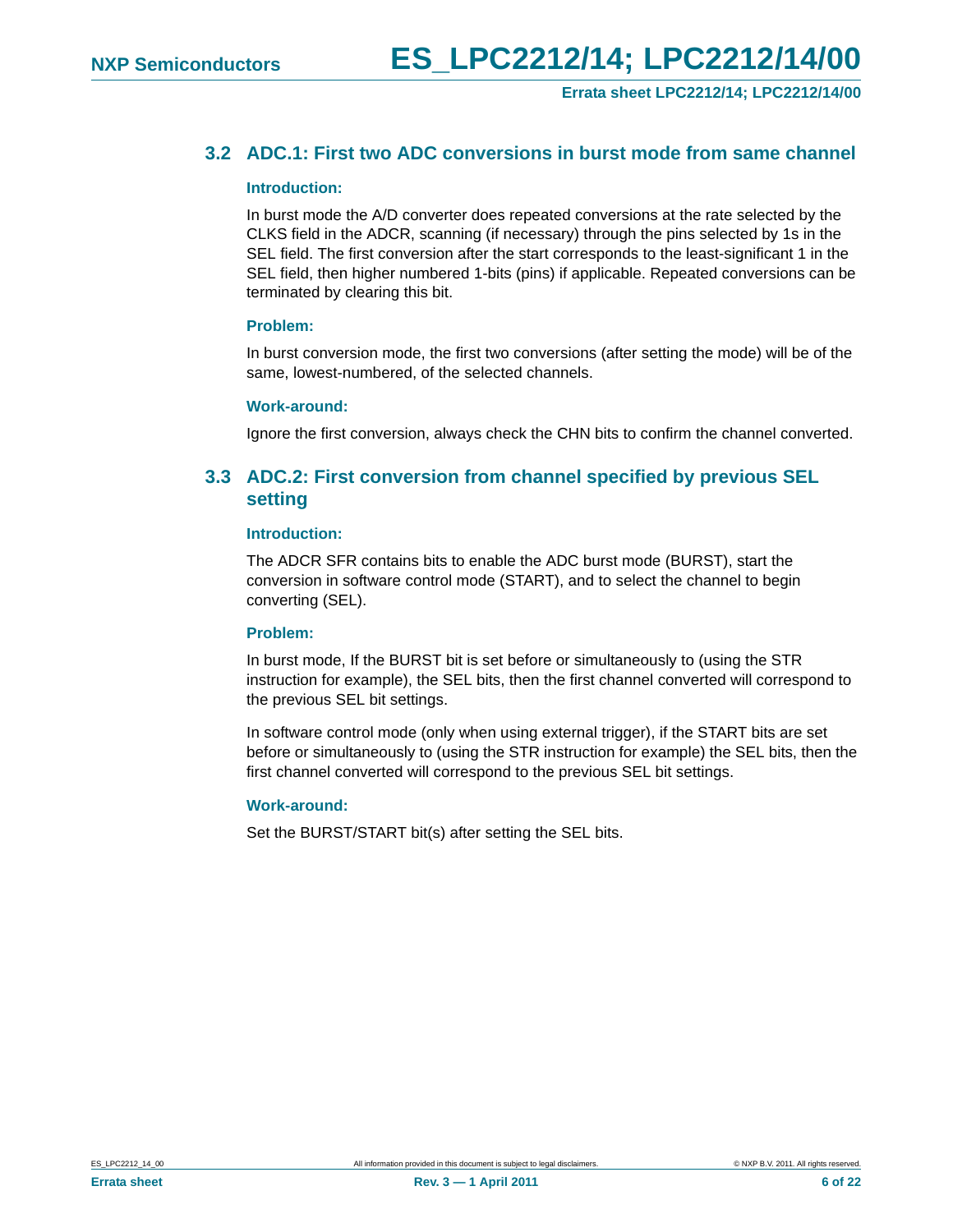## <span id="page-6-0"></span>**3.4 ADC.3: Incorrect scan pattern**

#### <span id="page-6-2"></span>**Introduction:**

In hardware scan mode multiple ADC channels may be selected as part of the scan by selecting the appropriate bits in the SEL field in the ADCR register.

#### <span id="page-6-3"></span>**Problem:**

Certain hardware scanning patterns for the A/D Converter do not operate properly. Selecting channel 2 only leads to alternate sampling of channels 2 and 3. Selecting channels 1 and 2 leads to sampling channel 1 for the first conversion, then sampling channel 2 on every subsequent conversion.

#### <span id="page-6-4"></span>**Work-around:**

None. Do not use the sampling patterns 'channel 2 only' or 'channels 1 and 2'. This problem has no effect on software conversion, nor on any other patterns other than the two noted above.

## <span id="page-6-1"></span>**3.5 ADC.4: Global power down does not power down the ADC**

#### <span id="page-6-5"></span>**Introduction:**

Setting the PD bit (bit 1) in PCON stops all clocks and powers down the peripherals. The ADC is powered down by clearing the PDN bit (bit 21) in the ADCR register, setting the bit powers up (enables) the ADC.

#### <span id="page-6-6"></span>**Problem:**

If the PDN in ADCR is set, setting the PD bit in PCON will not power down the ADC.

#### <span id="page-6-7"></span>**Work-around:**

Clear the PDN bit in the ADCR SFR to turn off the ADC prior to setting the PD bit in PCON.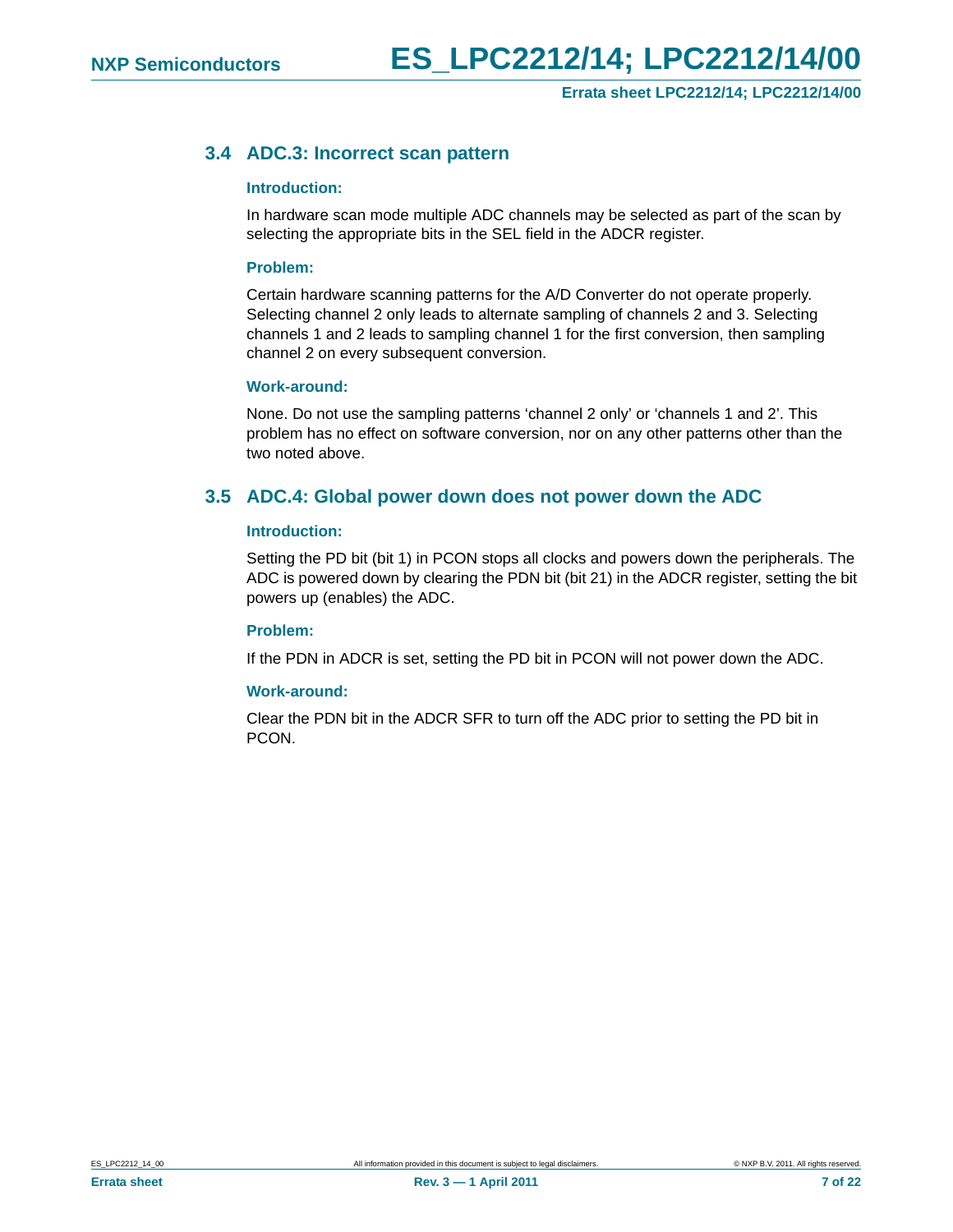## <span id="page-7-0"></span>**3.6 ADC.5: Edge triggered ADC conversion start error**

#### <span id="page-7-3"></span>**Introduction:**

When the START field of the ADCR register contains 010-111 the EDGE bit in ADCR will determine whether a conversion is started on a rising or falling edge of the selected CAP/MAT signal. EDGE=0 selects rising edge detection, EDGE=1 selects falling edge detection (On CAP/MAT pin).

#### <span id="page-7-4"></span>**Problem:**

If the state of the selected CAP/MAT signal is 1 and EDGE is set to detect rising edges  $(EDGE = 0)$  or, if detection of falling edges is selected  $(EDGE = 1)$  and the state of the selected CAP/MAT signal is 0, an ADC conversion will immediately be initiated when the START bits are written to. So the first conversion behaves as a level triggered event rather than edge triggered.

#### <span id="page-7-5"></span>**Work-around:**

Clear the selected CAP/MAT signal for  $EDGE = 0$  or set the selected CAP/MAT signal for EDGE = 1 before writing 010-111 to START field. Alternatively, discard the first conversion after writing to the start bits.

## <span id="page-7-1"></span>**3.7 ADC.6: Writing to ADCR while conversion in progress**

#### <span id="page-7-6"></span>**Introduction:**

Writing to ADCR while a conversion is in progress should set the DONE bit and start a new conversion.

#### <span id="page-7-7"></span>**Problem:**

In actuality, if the ADCR is written to within 2.5 ADC clock cycles, a new conversion is started but the DONE bit is not set. If the ADCR is written to after 2.5 ADC\_clocks, but within a conversion time, the DONE bit is set within one ADC\_clock and a new conversion is started.

#### <span id="page-7-8"></span>**Work-around:**

Do not write to ADCR until the conversion is complete.

## <span id="page-7-2"></span>**3.8 SPI.1: Unintentional clearing of SPI interrupt flag**

#### <span id="page-7-9"></span>**Introduction:**

The SPI interrupt flag is set by the SPI interface to generate an interrupt. It is cleared by writing a 1 to this bit.

#### <span id="page-7-10"></span>**Problem:**

A write to any register associated with the SPI peripheral will clear the SPI interrupt register.

#### <span id="page-7-11"></span>**Work-around:**

Avoid writing to SPI registers while transmissions are in progress or while SPI interrupts are pending.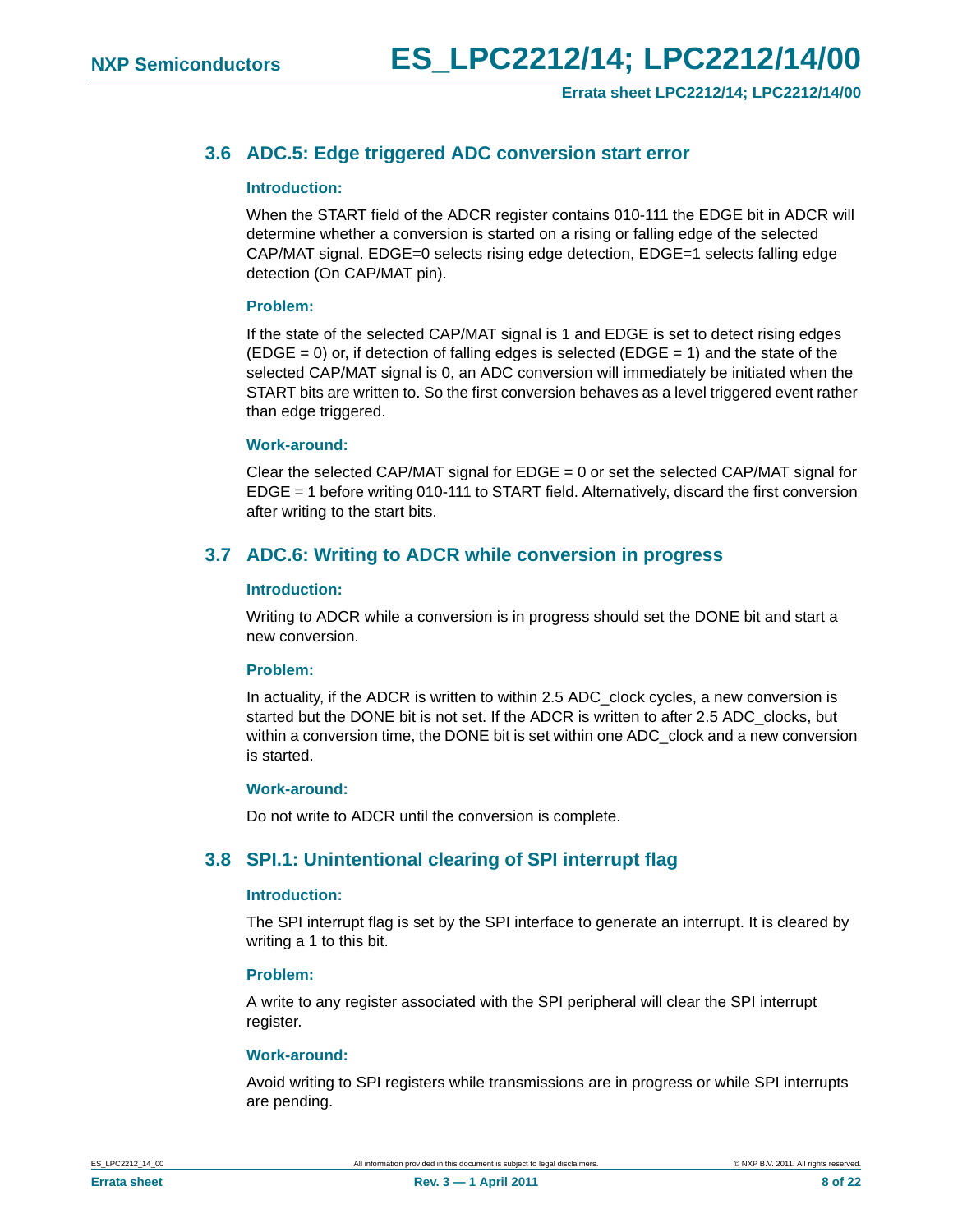## <span id="page-8-0"></span>**3.9 SPI.2: Incorrect shifting of data in slave mode at lower frequencies**

#### <span id="page-8-2"></span>**Introduction:**

In slave mode, the SPI can set the clock phase (CPHA) to 0 or 1.

#### <span id="page-8-3"></span>**Problem:**

Consider the following conditions:

- 1. SPI is configured as a slave (with CPHA=0).
- 2. SPI is running at a low frequency.

In slave mode, the SPIF (SPI Transfer Complete Flag) bit is set on the last sampling edge of SCK. If CPHA is set to 0 then the last sampling edge of SCK would be the rising edge.

Under the above conditions, if the SPI Data Register (SPDR) is written to less than a half SCLK cycle after the SPIF bit is set (this would happen if the SPI frequency is low) then the SPDR will shift data one clock early for the upcoming transfers.

Lowering the SPI frequency would increase the likelihood of the SPDR write happening in the first half SCK cycle of the last sampling clock.

#### <span id="page-8-4"></span>**Work-around:**

There are two possible workarounds:

- 1. Use CPHA=1.
- 2. If the data is shifted incorrectly when CPHA is set to 0 then delaying the write to SPDR after the half SCK cycle of the last sampling clock would resolve this issue.

## <span id="page-8-1"></span>**3.10 EXTINT.1: Corruption of VPBDIV via EXTPOLAR or EXTMODE**

#### <span id="page-8-5"></span>**Introduction:**

The VPBDIV register controls the rate of the VPB clock in relation to the processor clock. EXTPOLAR and EXTMODE determine the operating parameters of the external interrupts.

#### <span id="page-8-6"></span>**Problem:**

A write to either the external interrupt polarity register (EXTPOLAR) or the external interrupt mode register (EXTMODE) will corrupt the VPBDIV register. A read of either EXTPOLAR or EXTMODE will be corrupted BY the VPBDIV register. If VPBDIV is "1" or "2" prior to any write to EXTPOLAR or EXTMODE, the CPU will hang up on the write to EXTPOLAR or EXTMODE.

#### <span id="page-8-7"></span>**Work-around:**

If VPBDIV is non-zero, write all zeroes to VPBDIV before reading or writing EXTMODE or EXTPOLAR, then write the proper value back to VPBDIV. In most applications this is a known and fixed value, but if there is a possibility of dynamic changes in VPBDIV, software will need to read VPBDIV, write zero to VPBDIV, read or write EXTMODE and/or EXTPOLAR, and then rewrite the value previously read from VPBDIV.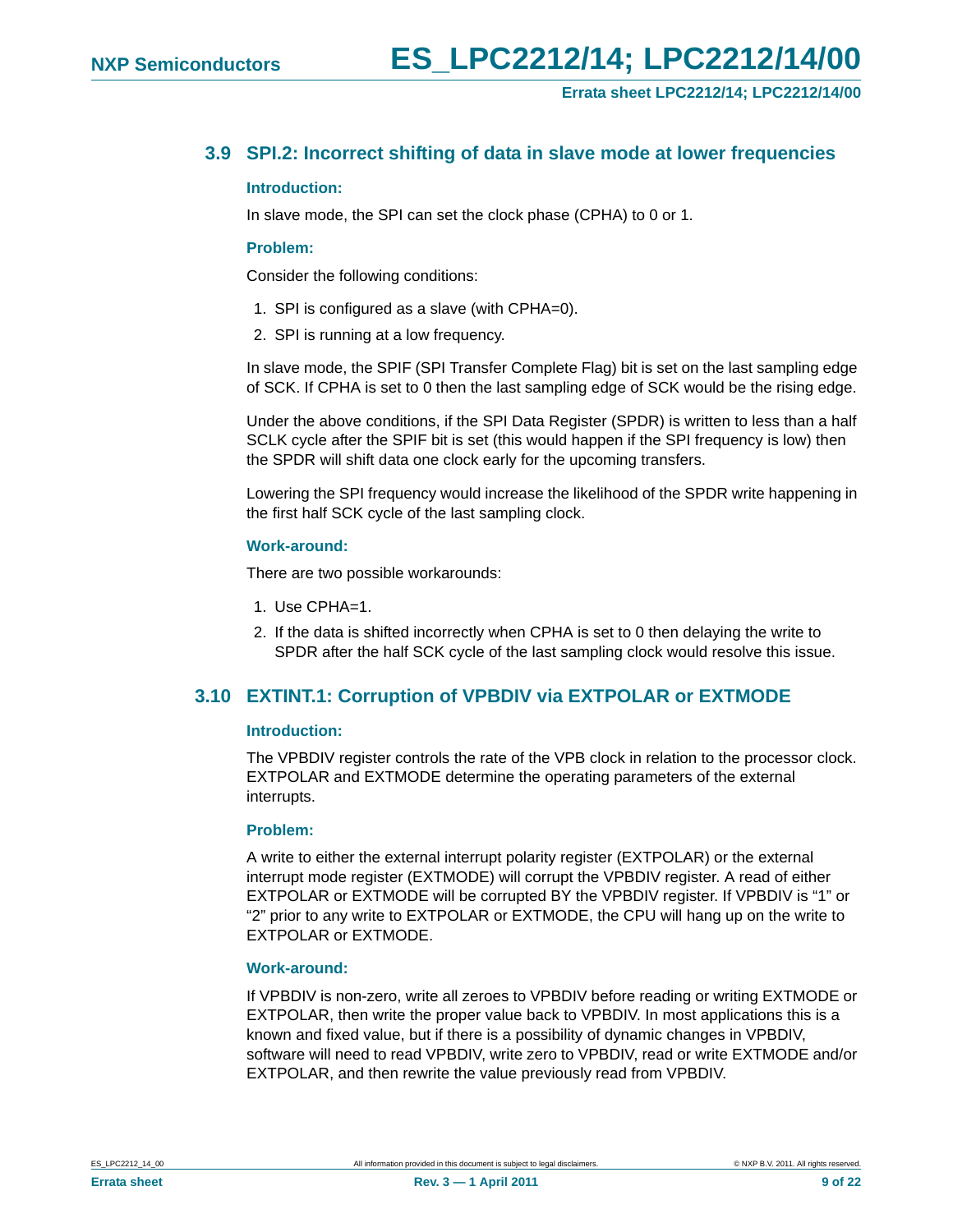## <span id="page-9-0"></span>**3.11 EXTINT.2: Incorrect setting of EXTMODE and/or EXTPOLAR register while trying to set them to desired value**

#### <span id="page-9-2"></span>**Introduction:**

EXTPOLAR and EXTMODE determine the operating parameters of the external interrupts.

#### <span id="page-9-3"></span>**Problem:**

As an illustration, trying to set EXTMODE to 0x1 or 0xd would result in EXTMODE to be set to 0x0 instead.

#### <span id="page-9-4"></span>**Work-around:**

This problem is related to EXTINT.1 and hence the same workaround applies with an additional step.

The steps involved in the configuration of the EXTMODE and/or EXTPOLAR would be as follows:

- 1. Write 0x0 to VPBDIV
- 2. Write the desired value to EXTMODE or EXTPOLAR register
- 3. Write the same value to VPBDIV (additional step)
- 4. Restore the VPBDIV to the previously saved value or simply write to the register again with the desired value.

Code sample for setting EXTMODE and EXTPOLAR to 0x1:

| VPBDIV   | $= 0x0;$ | $/*$ EXTMODE $*/$    |
|----------|----------|----------------------|
| EXTMODE  | $= 0x1;$ |                      |
| VPBDIV   | $= 0x1;$ |                      |
| VPBDIV   | $= 0x0;$ | $/*$ EXTPOLAR $*/$   |
| EXTPOLAR | $= 0x1;$ |                      |
| VPBDIV   | $= 0x1;$ |                      |
| VPBDIV   | $= 0x0;$ | /* Setting VPBDIV */ |

Note: While testing this in a debugger environment, please don't single-step through these steps. A breakpoint could be placed after Step 4 and you would see the EXTMODE and EXTPOLAR registers reflecting the correct values.

## <span id="page-9-1"></span>**3.12 CAP.1: Problem when selecting P0.21 as a capture 1.3 input (timer1)**

#### <span id="page-9-5"></span>**Introduction:**

P0.21 and P0.19 may be configured as capture inputs via the PINSEL register.

#### <span id="page-9-6"></span>**Problem:**

When PINSEL(11:10) is set to '11' P0.21 is not internally connected as capture 1.3

#### <span id="page-9-7"></span>**Work-around:**

To use P0.21 as capture 1.3, PINSEL(7:6) must also be set to '11' which means that P0.19 must be selected as capture input 1.2.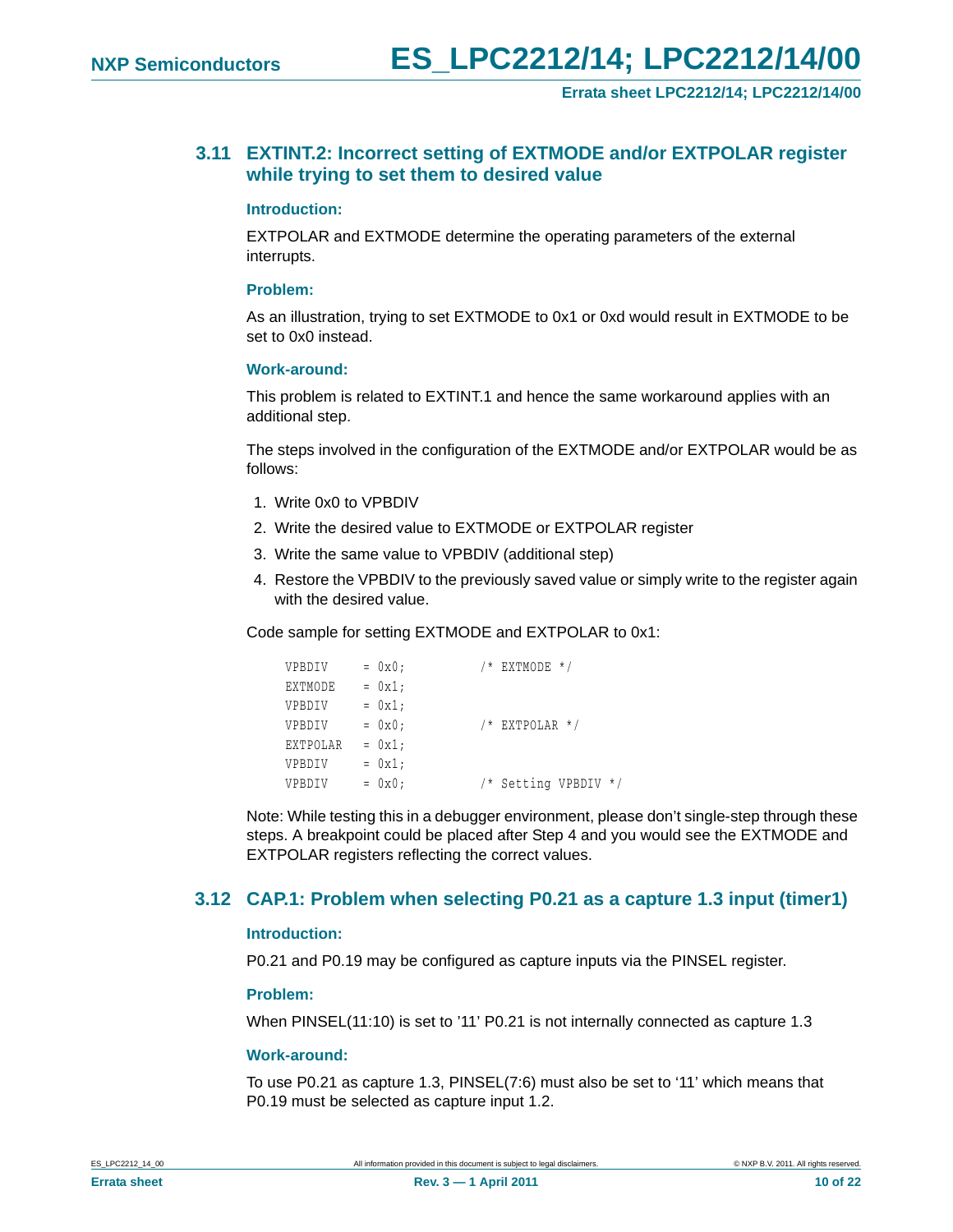## <span id="page-10-0"></span>**3.13 VPBDIV.1: Incorrect read of VPBDIV**

#### <span id="page-10-2"></span>**Introduction:**

The Peripheral Bus Divider (VPBDIV) divides the processor clock (CCLK) by one, two, or four. This is the clock that is provided to the peripheral bus.

#### <span id="page-10-3"></span>**Problem:**

Reading the VPBDIV register may return an incorrect value.

#### <span id="page-10-4"></span>**Work-around:**

Performing two consecutive reads of the VPBDIV assures that the correct value is returned.

## <span id="page-10-1"></span>**3.14 Core.1: Incorrect update of the Abort Link register in Thumb state**

#### <span id="page-10-5"></span>**Introduction:**

If the processor is in Thumb state and executing the code sequence STR, STMIA or PUSH followed by a PC relative load, and the STR, STMIA or PUSH is aborted, the PC is saved to the abort link register.

#### <span id="page-10-6"></span>**Problem:**

In this situation the PC is saved to the abort link register in word resolution, instead of half-word resolution.

#### <span id="page-10-7"></span>**Conditions:**

The processor must be in Thumb state, and the following sequence must occur:

<any instruction>

<STR, STMIA, PUSH> <---- data abort on this instruction

LDR rn, [pc,#offset]

In this case the PC is saved to the link register R14\_abt in only word resolution, not half-word resolution. The effect is that the link register holds an address that could be #2 less than it should be, so any abort handler could return to one instruction earlier than intended.

#### <span id="page-10-8"></span>**Work-around:**

In a system that does not use Thumb state, there will be no problem.

In a system that uses Thumb state but does not use data aborts, or does not try to use data aborts in a recoverable manner, there will be no problem.

Otherwise the workaround is to ensure that a STR, STMIA or PUSH cannot precede a PC-relative load. One method for this is to add a NOP before any PC-relative load instruction. However this would have to be done manually.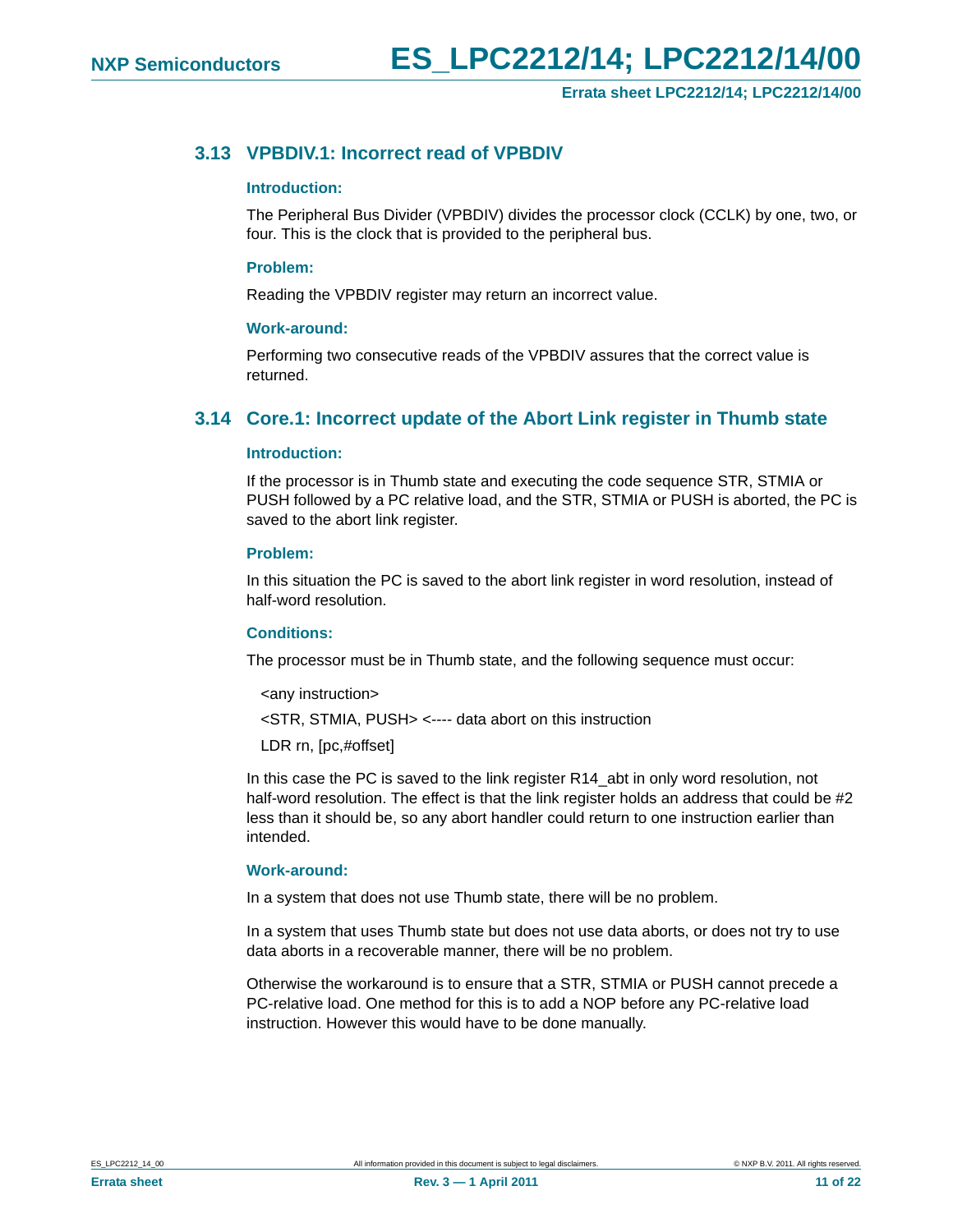## <span id="page-11-0"></span>**3.15 TIMER.1: Missed Interrupt Potential**

#### <span id="page-11-1"></span>**Introduction:**

The Timers may be configured so that events such as Match and Capture, cause interrupts. Bits in the Interrupt Register (IR) indicate the source of the interrupt, whether from Capture or Match.

#### <span id="page-11-2"></span>**Problem:**

If more than one interrupt for multiple Match events using the same Timer are enabled, it is possible that one of the match interrupts may not be recognized. If this occurs no more interrupts from that specific match register will be recognized. This could happen in a scenario where the match events are very close to each other. This issue also affects the Capture functionality.

Specific details:

Suppose that two match events are very close to each other (Say Match0 and Match1). Also assume that the Match0 event occurs first. When the Match0 interrupt occurs the 0th bit of the Interrupt Register will be set. To exit the Interrupt Service Routine of Match0, this bit has to be cleared in the Interrupt Register. The clearing of this bit might be done by using the following statement:

 $TO$   $IR = 0x1$ ;

It is possible that software will be writing a 1 to bit 0 of the Interrupt Register while a Match1 event occurs, meaning that hardware needs to set the bit 1 of the Interrupt Register. In this case, since hardware is accessing the register at the same time as software, bit 1 for Match1 never gets set, causing the interrupt to be missed.

In summary, while software is writing to the Interrupt Register, any Match or Capture event (which are configured to interrupt the core) occurring at the same time may result in the subsequent interrupt not being recognized.

Similarly for the Capture event, if a capture event occurs while a Match event is being is serviced then the Capture event might be missed if the software and hardware accesses coincide.

Affected features:

- 1. Interrupt on Match for Timer0/1.
- 2. Interrupt on Capture for Timer0/1.
- 3. These same features will be affected when using PWM.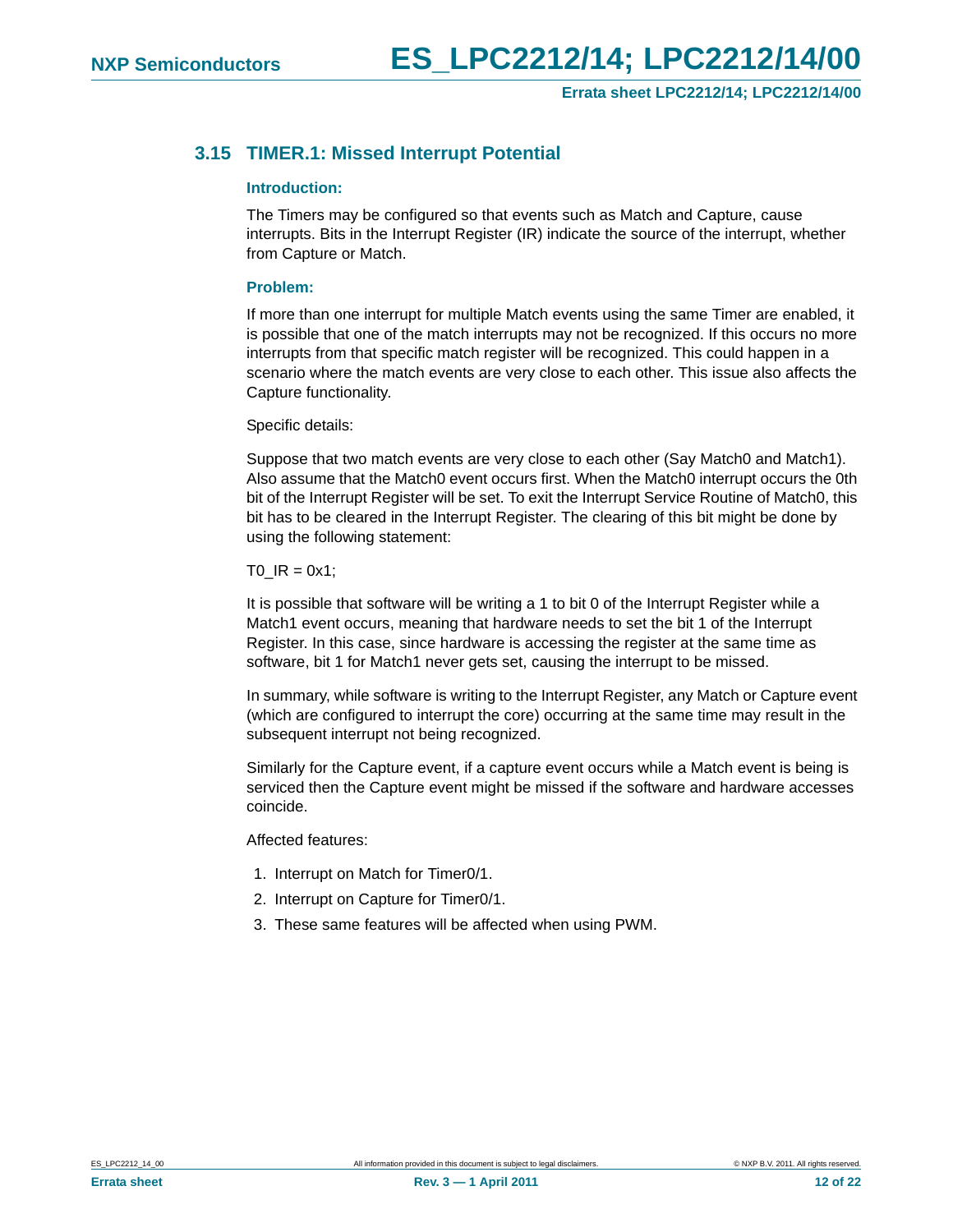#### <span id="page-12-2"></span>**Work-around:**

There is no clear workaround for this problem but some of the below mentioned solutions could work with some applications.

Possible work-around's for Match functionality:

- 1. If the application only needs two Match registers then distribute them between Timer 0 and Timer 1 to avoid this problem.
- 2. Stop the timer before accessing the Interrupt register for clearing the interrupt and then start timer again after the access is completed.
- 3. Polling for interrupt: Supposing that there are two Match events (Match X and Match Y). At the end of the Interrupt Service Routine (ISR) for Match X, compare the Timer Counter value with the Match Register Y value. If the Timer Counter value is more than the Match Register Y value then it is possible that this event might have been missed. In this case jump to the ISR directly and service Match event Y.

Possible workarounds for Capture functionality:

- 1. Try to spread the capture events between both timers if there are two capture events. If the application also has a match event then one of the capture events may suffer.
- 2. Polling for Capture: At the end of a Match interrupt ISR or Capture event ISR compare the previous Capture value with the current Capture value. If the Capture value has changed then the Capture event might have been missed. In this case, jump to the ISR directly and service the Capture event.

## <span id="page-12-1"></span>**3.16 PWM.1: Missed Interrupt Potential for the Match functionality. The description is the same as above.**

## <span id="page-12-0"></span>**3.17 Timer0.1: Match 0.1 output cannot be seen on port pin P0.5 if configured as an alternate function.**

#### <span id="page-12-3"></span>**Introduction:**

Timer0 has four external match outputs corresponding to match registers with various capabilities. Match 0.0 can be configured as an alternate function on P0.3 and P0.22. Match 0.1 can be configured as an alternate function on Port 0.5 and P0.27. The alternate functions can be configured by using the respective PINSELx register.

#### <span id="page-12-4"></span>**Problem:**

Match 0.0 should have been only connected to P0.3 and P0.22 but it is also connected to P0.5. Match 0.1 is only connected to P0.27. Hence if the application configures the External Match alternate function on both P0.3 (Match 0.0) and P0.5 (Match 0.1) then the Match 0.0 output can be seen on two port pins, namely P0.3 and P0.5.

#### <span id="page-12-5"></span>**Work-around:**

Only P0.27 can be used for Match 0.1.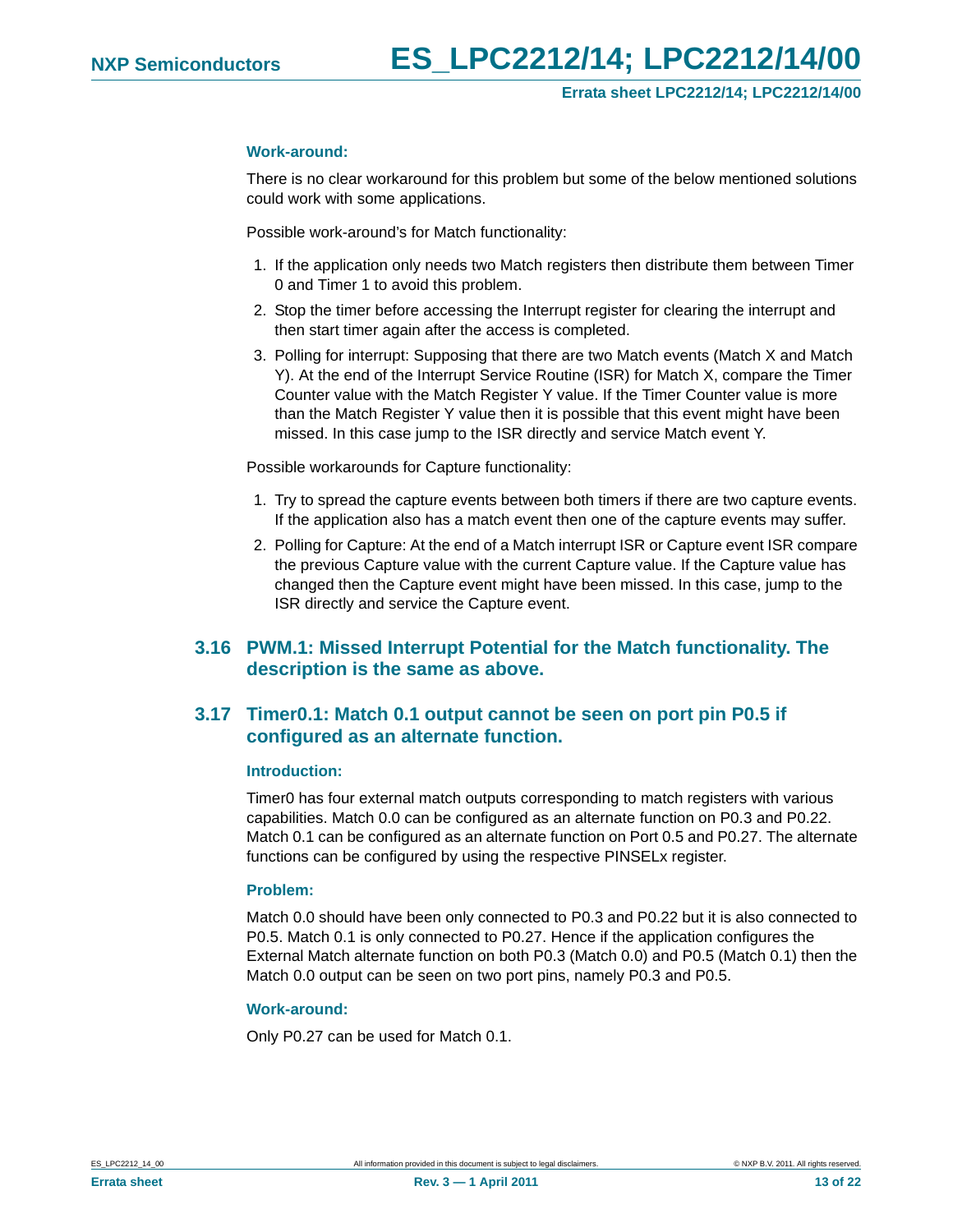## <span id="page-13-0"></span>**3.18 UART.1: Coinciding VPB read and hardware register update**

#### <span id="page-13-1"></span>**Introduction:**

Reading the contents of the IIR,LSR and MSR registers will clear certain bits in the register.

- 1. Reading the IIR should clear the THRE status if THRE is the highest priority pending interrupt (Only affects UART1).
- 2. Reading LSR should clear the OE/PE/FE/BI bits (affects both UART0 and UART1).
- 3. Reading MSR should clear the Delta DCD/Trailing Edge RI/Delta DSR/Delta CTS bits (Only affects UART1).

#### <span id="page-13-2"></span>**Problem:**

If hardware is setting one of these above bits while the software is reading the contents of the register the reading process clears all bits in the register including the bit that got set by hardware. The software reads the old value though and the bit that got set by hardware is lost.

#### Specific details:

Suppose IIR has a modem status interrupt while the other interrupts are inactive and software reads the IIR value (polling) while hardware sets the THRE interrupt then software will read the Modem Interrupt value while the THRE interrupt is cleared i.e the THRE interrupt is lost.

Suppose the LSR is all zeros and software is reading the register while hardware is generating a parity error then the parity error bit is cleared while the software reads the old value (all zeros) i.e. the parity error is lost.

Suppose MSR is all zeros and software is polling the value of the register while the value of CTS is changing then the change in CTS value should result in the Delta CTS bit getting set. Instead software will read all zeros and the Delta CTS bit in the MSR register will be cleared i.e. the Delta CTS status is lost.

#### <span id="page-13-3"></span>**Work-around:**

IIR reading:

The IIR bug can be worked around by disabling the modem status interrupt effectively making THRE the lowest priority interrupt. The work-around does not work in software interrupt polling mode. Modem status has to be handled by software polling MSR.

Now there are two cases:

1. A THRE interrupt is pending, software responds to the interrupt by reading the IIR while another, higher priority interrupt is set (e.g. RDA). In this case software will read the THRE status although the status will not be cleared where it should have been. After handling the THRE and RDA interrupt another dummy THRE interrupt may occur, unless in the meantime software has filled THR. This is considered an error although not fatal.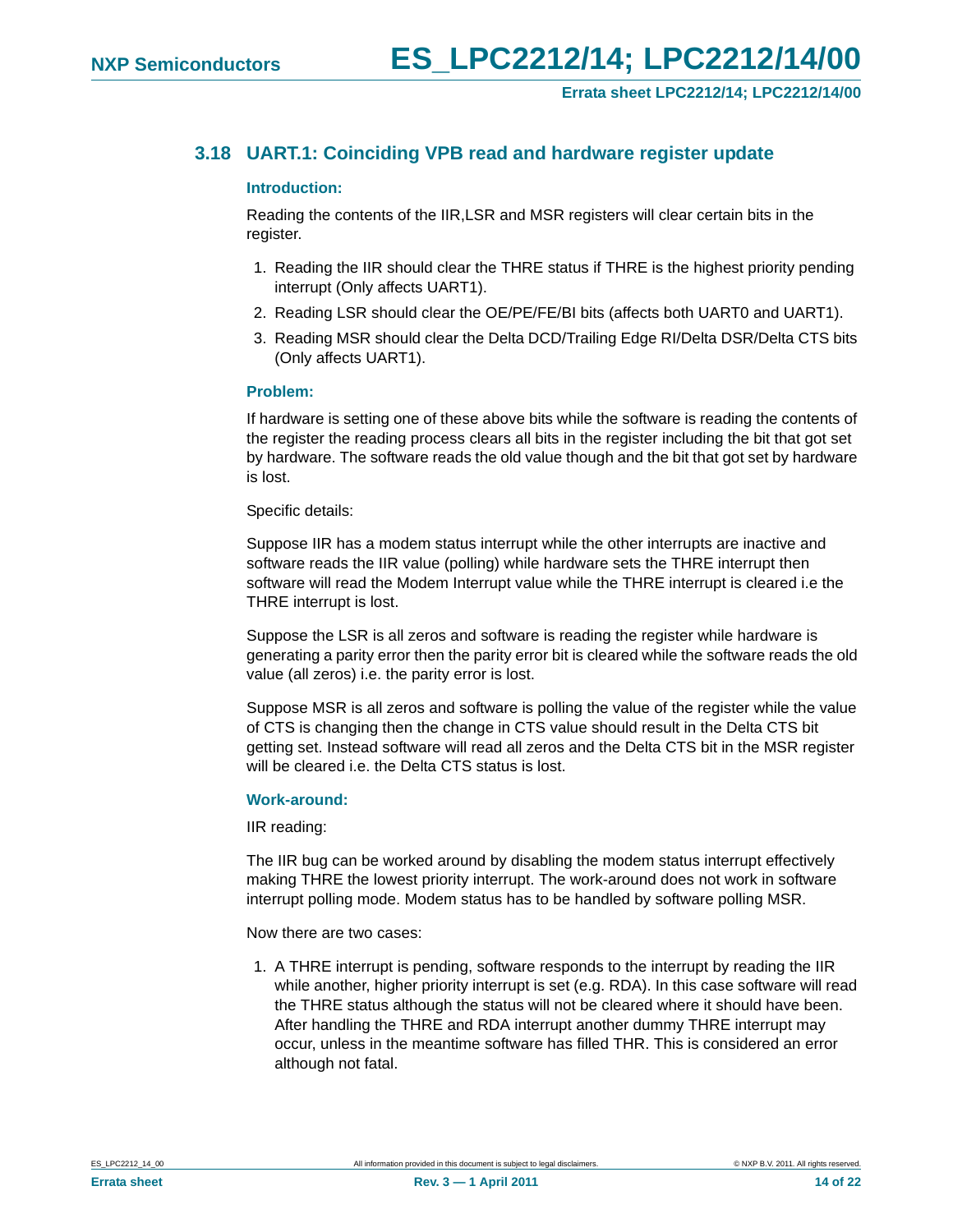2. A high priority interrupt is pending, software responds to the interrupt by reading the IIR register while a THRE interrupt is set. In this case, software will read the higher priority interrupt and the THRE interrupt will be handled later. This behavior is as expected.

LSR reading:

A work-around for this problem is to service the OE/PE/FE/BI condition before another character is received which will trigger an LSR update. So basically, service the interrupt in one-character time.

MSR reading:

The MSR bug can be worked-around by not using the Delta DCD/Trailing Edge RI/Delta DSR/Delta CTS bits in the MSR but instead use the DCD/TRI/DSR/CTS bits in the same register. To prevent, a transition from being missed software should poll the register's value at a sufficiently high rate.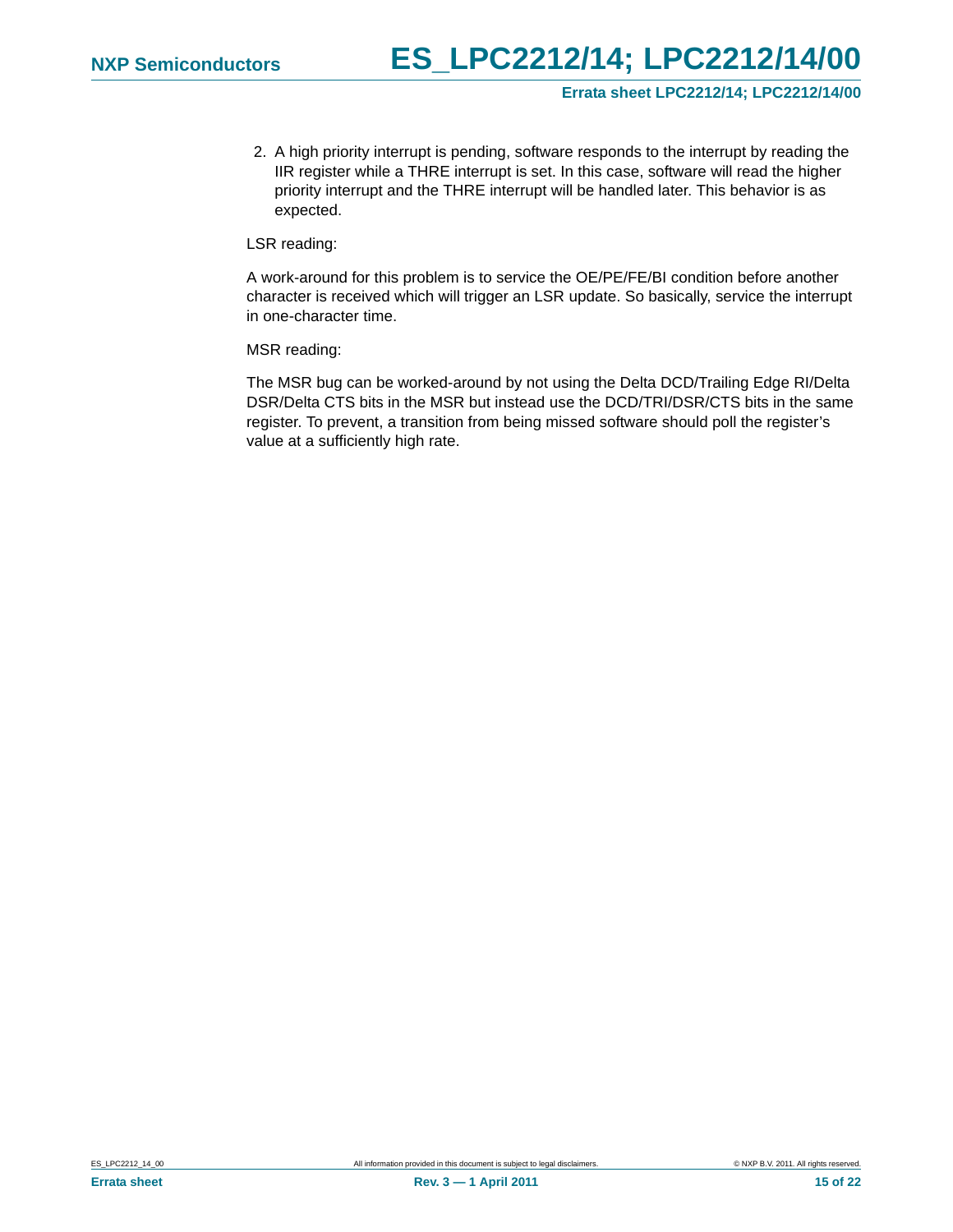**Errata sheet LPC2212/14; LPC2212/14/00**

## <span id="page-15-0"></span>**3.19 Reset.1: Device does not power up correctly under certain internal conditions**

#### <span id="page-15-1"></span>**Problem:**

If certain rare chip-internal conditions are met, the device will not start up correctly when executing a power-on reset. The crystal oscillator will be running but the device will not execute code.

#### <span id="page-15-2"></span>**Work-around:**

Apply a second (warm) reset pulse (without power-on cycle). The minimum time requirement between the first (unsuccessful) reset and the second reset is 4105 external oscillator clock cycles, which means that the assertion of the second reset should occur 4105 cycles or more after the deassertion of the first reset. For example, at 10 MHz, this is equal to 411  $\mu$ s; at 20 MHz, this is equal to 206  $\mu$ s. This can be achieved by using an external watchdog timer or by any other circuitry in the application that is able to assert a second reset pulse.

The root cause for this problem has been identified and will be fixed from Revision B of this device onwards. This problem will also be fixed in the LPC221x/00 version of this device which will have a dedicated order number (LPC221xFBD144/00).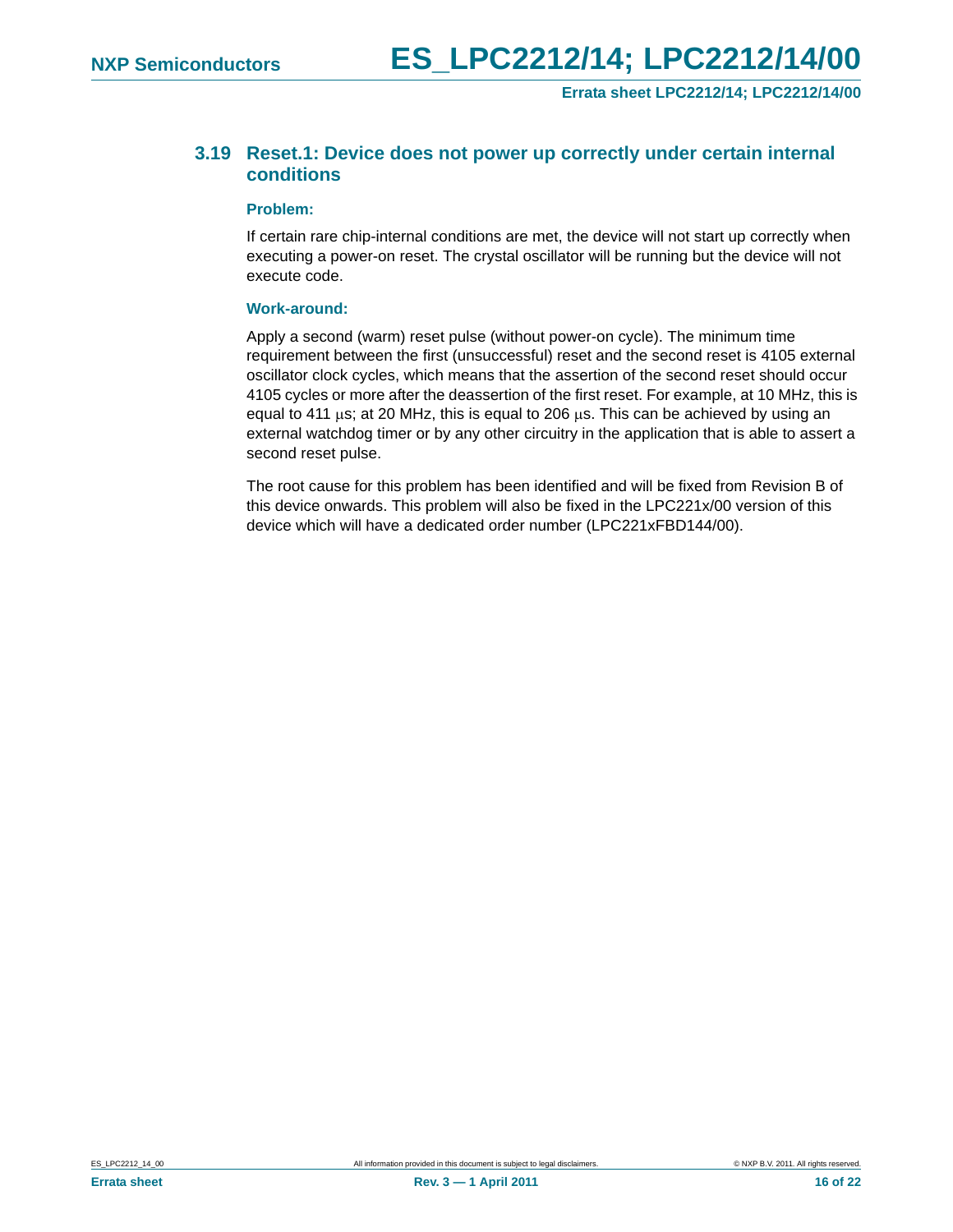## <span id="page-16-0"></span>**3.20 ADC.7: External sync inputs not operational**

#### <span id="page-16-1"></span>**Introduction:**

In software-controlled mode (BURST bit is 0), the 10-bit ADC can start conversion by using the following options in the A/D Control Register:

| 26:24 START |     | When the BURST bit is 0, these bits control whether and when an ADC conversion is<br>$\mathbf{0}$<br>started: |
|-------------|-----|---------------------------------------------------------------------------------------------------------------|
|             | 000 | No start (this value should be used when clearing PDN to 0).                                                  |
|             | 001 | Start conversion now                                                                                          |
|             | 010 | Start conversion when the edge selected by bit 27 occurs on<br>P0.16/EINT0/MAT0.2/CAP0.2 pin.                 |
|             | 011 | Start conversion when the edge selected by bit 27 occurs on P0.22/CAP0.0/MAT0.0 pin.                          |
|             | 100 | Start conversion when the edge selected by bit 27 occurs on MAT0.1.                                           |
|             | 101 | Start conversion when the edge selected by bit 27 occurs on MAT0.3.                                           |
|             | 110 | Start conversion when the edge selected by bit 27 occurs on MAT1.0.                                           |
|             | 111 | Start conversion when the edge selected by bit 27 occurs on MAT1.1.                                           |

## <span id="page-16-2"></span>**Problem:**

The external start conversion feature,  $ADCR:STAT = 0x2$  or 0x3, may not work reliably and ADC external trigger edges on P0.16 or P0.22 may be missed. The occurrence of this problem is peripheral clock (pclk) dependent. The probability of error (missing a ADC trigger from GPIO) is estimated as follows:

- **•** For PCLK\_ADC = 60 MHz, probability error = 12 %
- **•** For PCLK\_ADC = 50 MHz, probability error = 6 %
- **•** For PCLK\_ADC = 12 MHz, probability error = 1.5 %

The probability of error is not affected by the frequency of ADC start conversion edges.

#### <span id="page-16-3"></span>**Work-around:**

In software-controlled mode (BURST bit is 0), the START conversion options (bits 26:24 set to 0x1 or 0x4 or 0x5 or 0x6 or 0x7) can be used. The user can also start a conversion by connecting an external trigger signal to a capture input pin (CAPx) from a Timer peripheral to generate an interrupt. The timer interrupt routine can then start the ADC conversion by setting the START bits (26:24) to 0x1. The trigger can also be generated from a timer match register.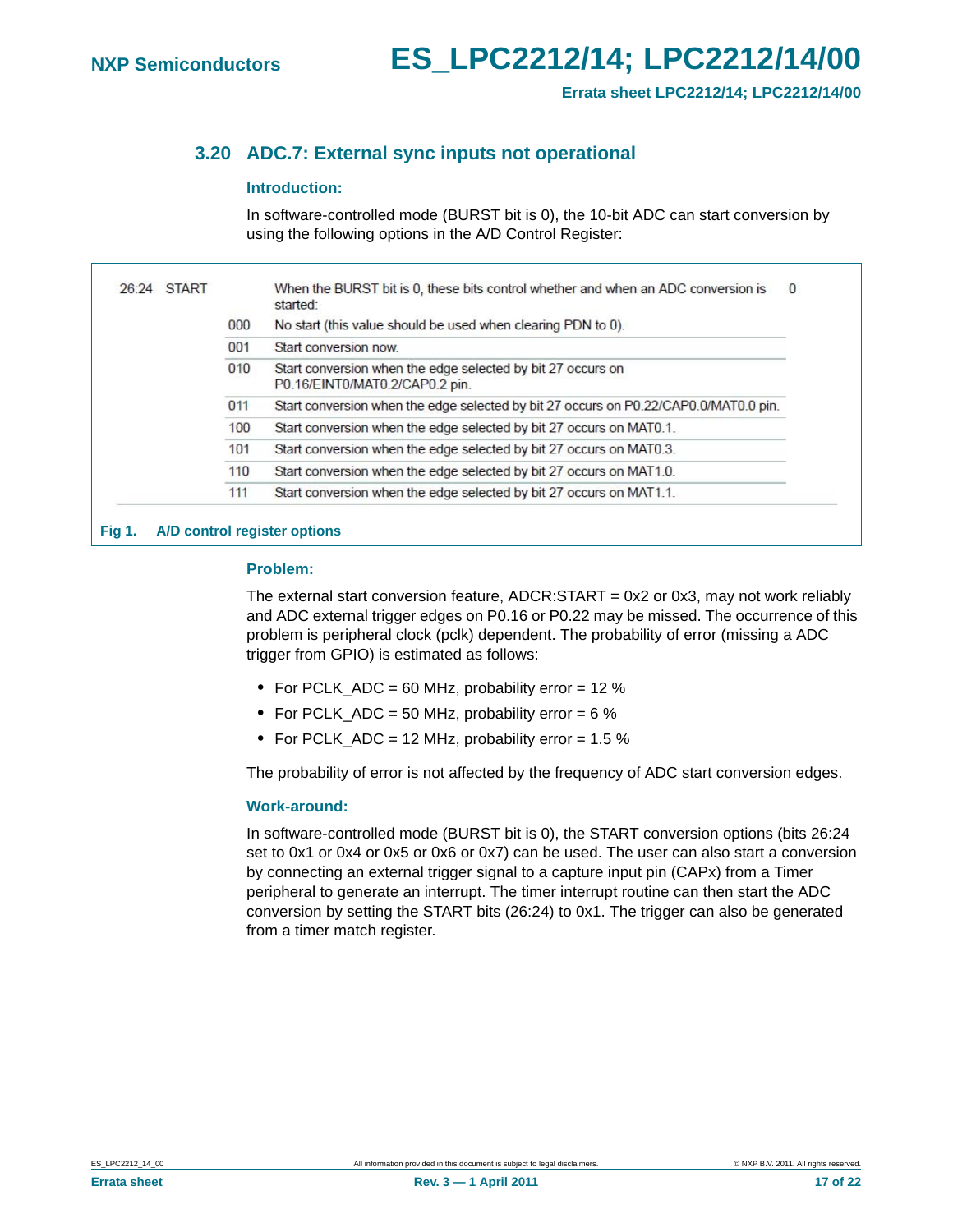## <span id="page-17-2"></span><span id="page-17-0"></span>**4. AC/DC deviations detail**

## **4.1 V<sub>IH</sub>.1: Incompatibility of actual V<sub>IH</sub> levels as compared to those specified**

#### <span id="page-17-3"></span>**Introduction:**

The specified, minimum, value for  $V_{IH}$  is 2.0 V.

#### <span id="page-17-4"></span>**Problem:**

Any pin associated with either an external interrupt input or an analog to digital converter (ADC) input has a  $V_{\text{H}}$  of 2.4 V, not 2.0 V. The pins that are affected are the ones that can be configured as either an ADC input or and external interrupt input, not just the ones that are configured as such.

#### <span id="page-17-5"></span>**Work-around:**

Make sure that high logic levels are at least 2.4 V at these pins.

## <span id="page-17-1"></span>**4.2 V3.1: Leakage current on V3 due to External Interrupt and/or Analog to Digital Converter (ADC) pins.**

#### <span id="page-17-6"></span>**Introduction:**

V3 is the power supply voltage for the I/O ports.

External interrupt pins are general purpose interrupt pins which are level and edge sensitive. They can optionally wake up the device from power down mode.

The ADC block can produce 10-bit samples with conversion time as low as 2.44  $\mu$ s.

#### <span id="page-17-7"></span>**Problem:**

If the external interrupt and/or ADC pins are pulled higher than 1.8 V then it will lead to increased current consumption from V3. If V3 is 3.0 V and V1.8 is 1.8 V then the leakage current will increase to a typical number of 200  $\mu$ A (per pin).

Note: The ADC pins won't contribute to the leakage if they are not configured as digital inputs using the PINSELx register. External interrupt pins will contribute to the leakage irrespective of their pin configuration.

#### <span id="page-17-8"></span>**Work-around:**

None.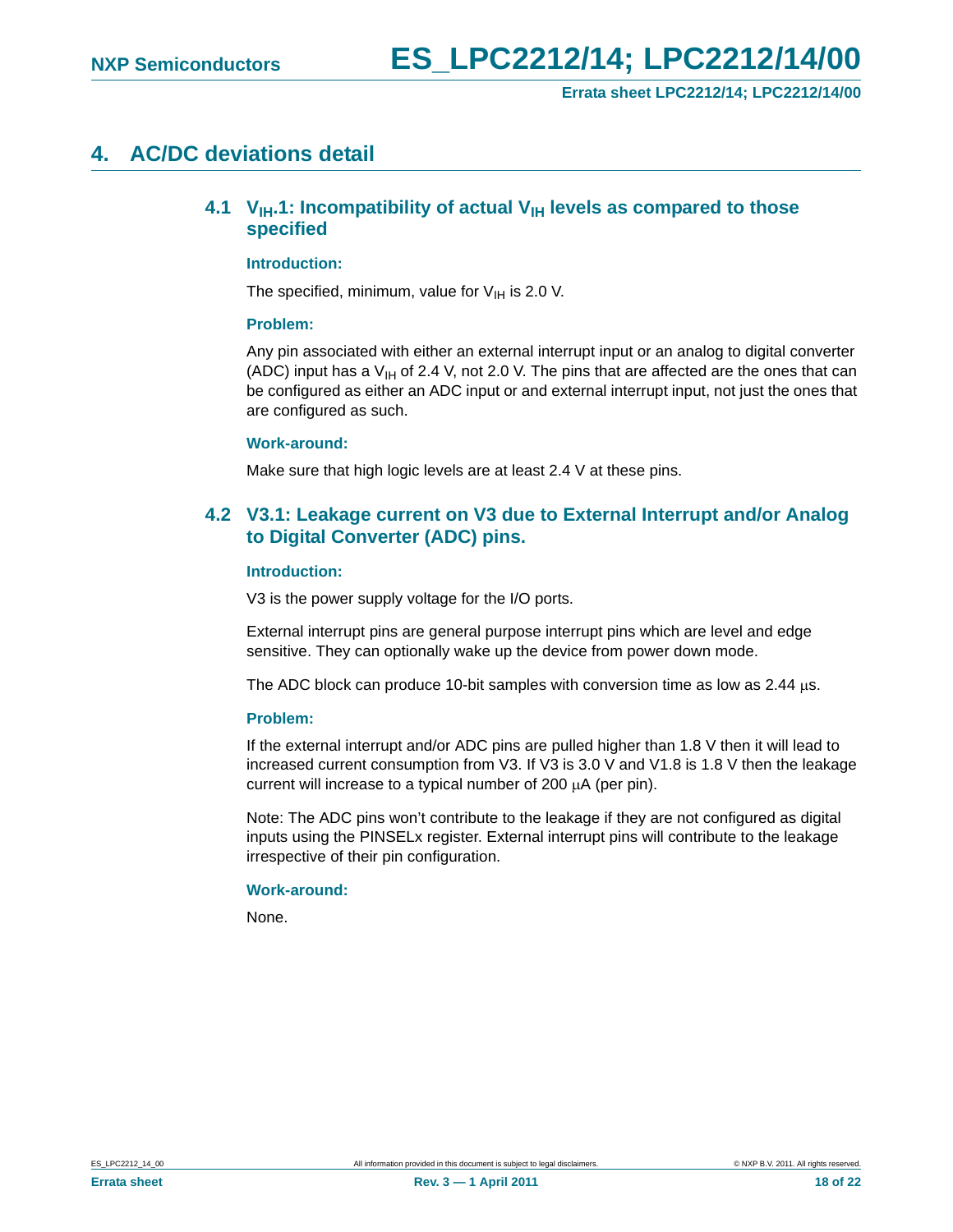#### **Errata sheet LPC2212/14; LPC2212/14/00**

## <span id="page-18-1"></span>**4.3 AINx.1: Corruption of an ADC conversion if any of the ADC input pins has a voltage higher than V3A**

#### <span id="page-18-2"></span>**Introduction:**

Analog input pins are multiplexed with GPIO pins which are 5 V tolerant.

#### <span id="page-18-3"></span>**Problem:**

The result of an ADC conversion will be corrupted if any of the GPIO pins which have an analog input as an alternate function is connected to a voltage higher than V3A.

#### <span id="page-18-4"></span>**Work-around:**

None

## <span id="page-18-5"></span><span id="page-18-0"></span>**5. Errata notes detail**

## **5.1 Note.1**

Pin n.c. (pin 22) must not be driven LOW during reset. If LOW on reset the device behavior is undetermined.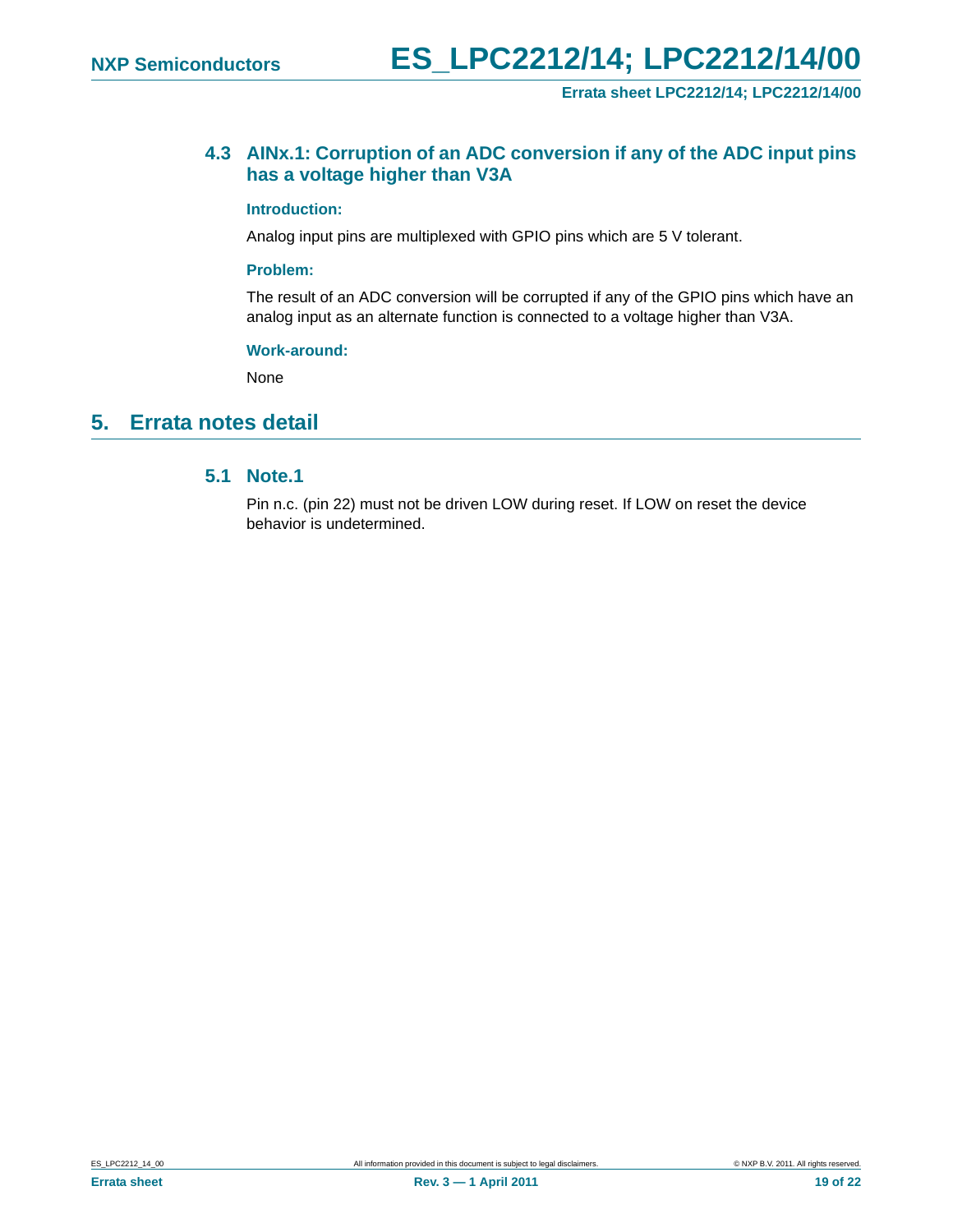# **NXP Semiconductors ES\_LPC2212/14; LPC2212/14/00**

#### **Errata sheet LPC2212/14; LPC2212/14/00**

# <span id="page-19-0"></span>**6. Legal information**

## <span id="page-19-1"></span>**6.1 Definitions**

**Draft —** The document is a draft version only. The content is still under internal review and subject to formal approval, which may result in modifications or additions. NXP Semiconductors does not give any representations or warranties as to the accuracy or completeness of information included herein and shall have no liability for the consequences of use of such information.

## <span id="page-19-2"></span>**6.2 Disclaimers**

**Limited warranty and liability —** Information in this document is believed to be accurate and reliable. However, NXP Semiconductors does not give any representations or warranties, expressed or implied, as to the accuracy or completeness of such information and shall have no liability for the consequences of use of such information.

In no event shall NXP Semiconductors be liable for any indirect, incidental, punitive, special or consequential damages (including - without limitation - lost profits, lost savings, business interruption, costs related to the removal or replacement of any products or rework charges) whether or not such damages are based on tort (including negligence), warranty, breach of contract or any other legal theory.

Notwithstanding any damages that customer might incur for any reason whatsoever, NXP Semiconductors' aggregate and cumulative liability towards customer for the products described herein shall be limited in accordance with the *Terms and conditions of commercial sale* of NXP Semiconductors.

**Right to make changes —** NXP Semiconductors reserves the right to make changes to information published in this document, including without limitation specifications and product descriptions, at any time and without notice. This document supersedes and replaces all information supplied prior to the publication hereof.

**Suitability for use —** NXP Semiconductors products are not designed, authorized or warranted to be suitable for use in life support, life-critical or safety-critical systems or equipment, nor in applications where failure or

malfunction of an NXP Semiconductors product can reasonably be expected to result in personal injury, death or severe property or environmental damage. NXP Semiconductors accepts no liability for inclusion and/or use of NXP Semiconductors products in such equipment or applications and therefore such inclusion and/or use is at the customer's own risk.

**Applications —** Applications that are described herein for any of these products are for illustrative purposes only. NXP Semiconductors makes no representation or warranty that such applications will be suitable for the specified use without further testing or modification.

Customers are responsible for the design and operation of their applications and products using NXP Semiconductors products, and NXP Semiconductors accepts no liability for any assistance with applications or customer product design. It is customer's sole responsibility to determine whether the NXP Semiconductors product is suitable and fit for the customer's applications and products planned, as well as for the planned application and use of customer's third party customer(s). Customers should provide appropriate design and operating safeguards to minimize the risks associated with their applications and products.

NXP Semiconductors does not accept any liability related to any default, damage, costs or problem which is based on any weakness or default in the customer's applications or products, or the application or use by customer's third party customer(s). Customer is responsible for doing all necessary testing for the customer's applications and products using NXP Semiconductors products in order to avoid a default of the applications and the products or of the application or use by customer's third party customer(s). NXP does not accept any liability in this respect.

**Export control —** This document as well as the item(s) described herein may be subject to export control regulations. Export might require a prior authorization from national authorities.

## <span id="page-19-3"></span>**6.3 Trademarks**

Notice: All referenced brands, product names, service names and trademarks are the property of their respective owners.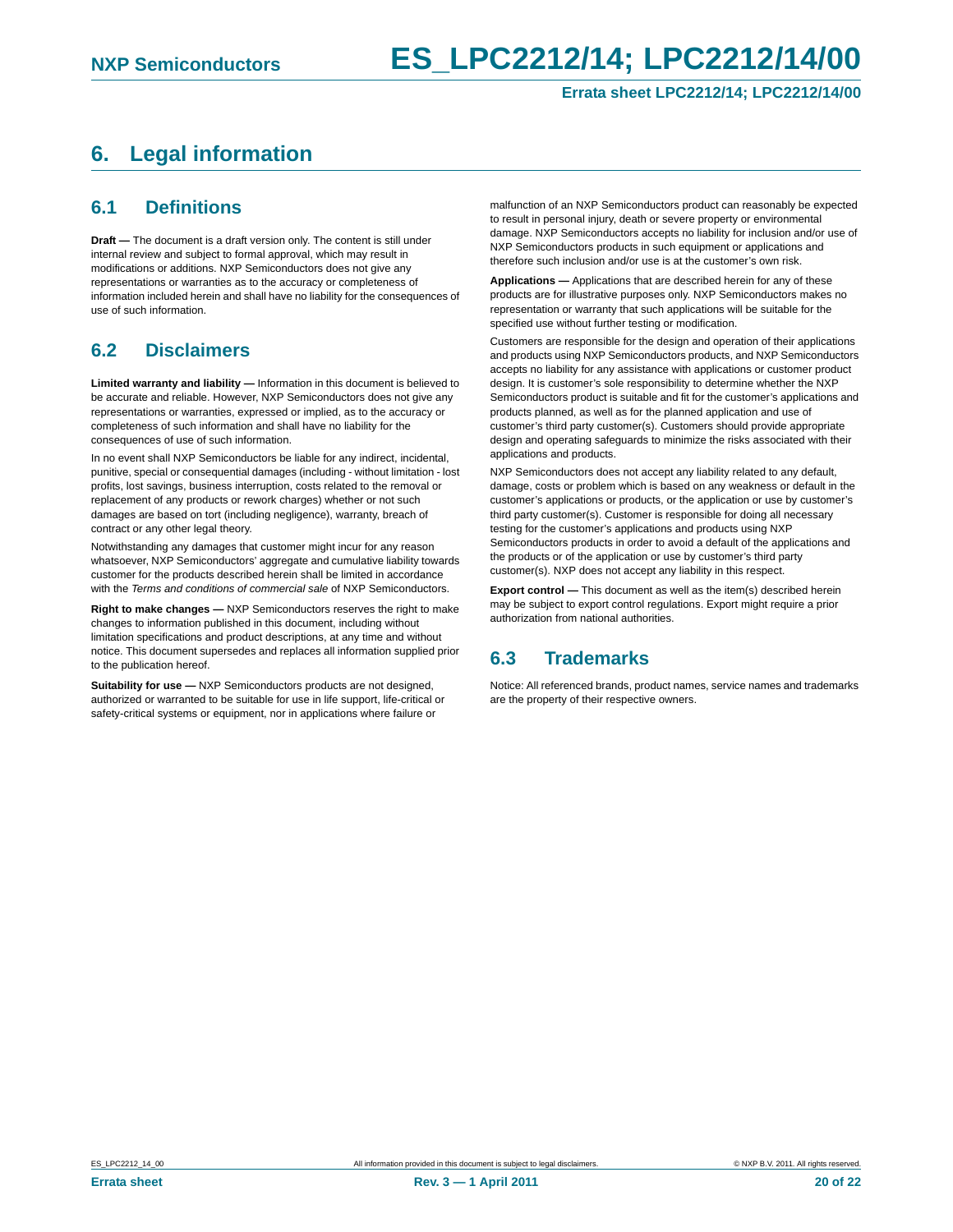# **NXP Semiconductors ES\_LPC2212/14; LPC2212/14/00**

**Errata sheet LPC2212/14; LPC2212/14/00**

# <span id="page-20-0"></span>**7. Contents**

| 1   | Product identification<br>3                                                        |
|-----|------------------------------------------------------------------------------------|
| 2   | Errata overview<br>-3                                                              |
| 3   | Functional problems detail<br>5                                                    |
| 3.1 | IAP.1: Flash memory programming interface                                          |
|     | 5                                                                                  |
|     | Introduction: $\ldots \ldots \ldots \ldots \ldots \ldots \ldots \ldots$            |
|     |                                                                                    |
| 3.2 | ADC.1: First two ADC conversions in burst mode                                     |
|     | from same channel $\ldots, \ldots, \ldots, \ldots, \ldots, 6$                      |
|     | Introduction: $\ldots \ldots \ldots \ldots \ldots \ldots \ldots \ldots$            |
|     | $Problem: \ldots \ldots \ldots \ldots \ldots \ldots \ldots \ldots \ldots \ldots 6$ |
|     |                                                                                    |
| 3.3 | ADC.2: First conversion from channel specified by                                  |
|     |                                                                                    |
|     | Introduction: $\ldots \ldots \ldots \ldots \ldots \ldots \ldots \ldots \ldots 6$   |
|     | $Problem: 6$<br>Work-around: $\ldots \ldots \ldots \ldots \ldots \ldots \ldots$    |
| 3.4 | ADC.3: Incorrect scan pattern  7                                                   |
|     |                                                                                    |
|     |                                                                                    |
|     |                                                                                    |
| 3.5 | ADC.4: Global power down does not power down                                       |
|     | the ADC $\ldots \ldots \ldots \ldots \ldots \ldots \ldots \ldots \ldots$           |
|     | Introduction: $\ldots \ldots \ldots \ldots \ldots \ldots \ldots \ldots \ldots$     |
|     |                                                                                    |
| 3.6 | ADC.5: Edge triggered ADC conversion start                                         |
|     |                                                                                    |
|     | Introduction: $\ldots \ldots \ldots \ldots \ldots \ldots \ldots \ldots$            |
|     |                                                                                    |
|     |                                                                                    |
| 3.7 | ADC.6: Writing to ADCR while conversion in                                         |
|     | $progress \dots \dots \dots \dots \dots \dots \dots \dots \dots \dots \ 8$         |
|     | Introduction: $\ldots \ldots \ldots \ldots \ldots \ldots \ldots \ldots$            |
|     |                                                                                    |
| 3.8 | SPI.1: Unintentional clearing of SPI interrupt                                     |
|     |                                                                                    |
|     |                                                                                    |
|     | $\ldots 8$                                                                         |
|     | Work-around: $\ldots \ldots \ldots \ldots \ldots \ldots \ldots$                    |
| 3.9 | SPI.2: Incorrect shifting of data in slave mode at                                 |
|     |                                                                                    |
|     |                                                                                    |
|     |                                                                                    |
|     |                                                                                    |

| 3.10 | EXTINT.1: Corruption of VPBDIV via EXTPOLAR                                                  |
|------|----------------------------------------------------------------------------------------------|
|      | 9                                                                                            |
|      |                                                                                              |
|      |                                                                                              |
|      |                                                                                              |
| 3.11 | EXTINT.2: Incorrect setting of EXTMODE and/or                                                |
|      | EXTPOLAR register while trying to set them to                                                |
|      | desired value $\ldots \ldots \ldots \ldots \ldots \ldots \ldots$<br>10                       |
|      | 10                                                                                           |
|      |                                                                                              |
|      |                                                                                              |
| 3.12 | CAP.1: Problem when selecting P0.21 as a                                                     |
|      | capture $1.3$ input (timer1).<br>10                                                          |
|      | $Introduction: \ldots \ldots \ldots \ldots \ldots \ldots \ldots \ldots \ldots$<br>10         |
|      |                                                                                              |
|      |                                                                                              |
| 3.13 | VPBDIV.1: Incorrect read of VPBDIV. 11                                                       |
|      | $Introduction:$                                                                              |
|      | Problem:                                                                                     |
|      | 11                                                                                           |
| 3.14 | Core.1: Incorrect update of the Abort Link register                                          |
|      | in Thumb state $\ldots \ldots \ldots \ldots \ldots \ldots \ldots$                            |
|      |                                                                                              |
|      | $Introduction: 11$                                                                           |
|      | $Conditions: \ldots, \ldots, \ldots, \ldots, \ldots, \ldots, \ldots, \ldots, \ldots, \ldots$ |
|      |                                                                                              |
|      | Work-around: $\ldots \ldots \ldots \ldots \ldots \ldots \ldots \ldots \ldots$<br>11          |
| 3.15 | TIMER.1: Missed Interrupt Potential<br>12                                                    |
|      | $Introduction: 12$                                                                           |
|      | Problem:12                                                                                   |
|      |                                                                                              |
| 3.16 | PWM.1: Missed Interrupt Potential for the Match                                              |
|      | functionality. The description is the same as                                                |
|      | 13<br>above.                                                                                 |
| 3.17 | Timer0.1: Match 0.1 output cannot be seen on                                                 |
|      | port pin P0.5 if configured as an alternate                                                  |
|      | function.<br>13                                                                              |
|      | $Introduction: 13$                                                                           |
|      | 13                                                                                           |
|      | Work-around: $\ldots \ldots \ldots \ldots \ldots \ldots \ldots \ldots$<br>13                 |
| 3.18 | UART.1: Coinciding VPB read and hardware                                                     |
|      | register update<br>14                                                                        |
|      | $Introduction: 14$                                                                           |
|      | $Problem: \ldots, \ldots, \ldots, \ldots, \ldots, \ldots, \ldots, 14$                        |
|      |                                                                                              |
| 3.19 | Reset.1: Device does not power up correctly                                                  |
|      | under certain internal conditions<br>16                                                      |
|      |                                                                                              |
|      |                                                                                              |
|      |                                                                                              |

## **continued >>**